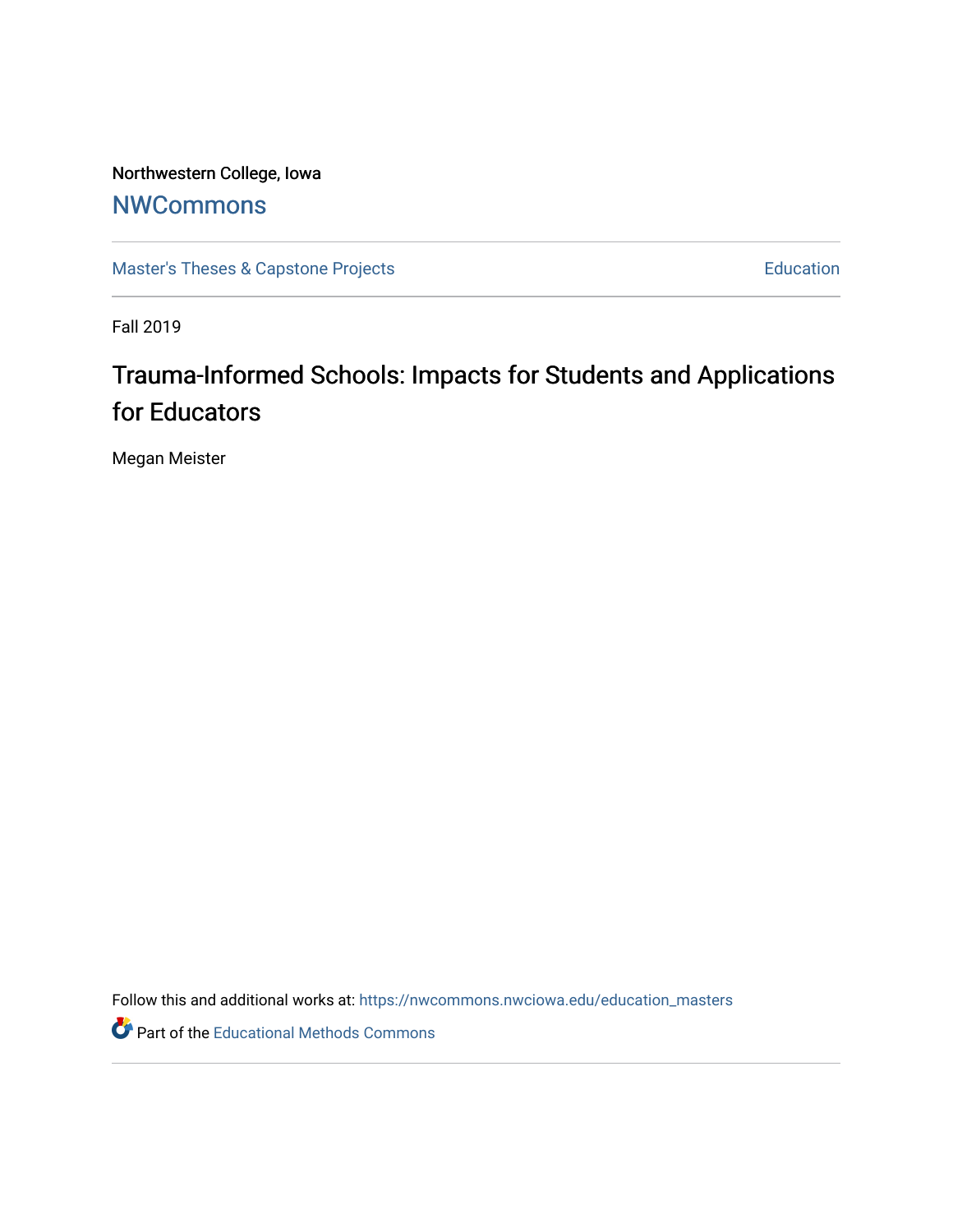Trauma-Informed Schools:

Impacts for Students and Applications for Educators

Megan Meister

Northwestern College

Literature Review Presented

in Partial Fulfillment of the Requirements

For the Degree of Master of Education

Dr. Daniela Syed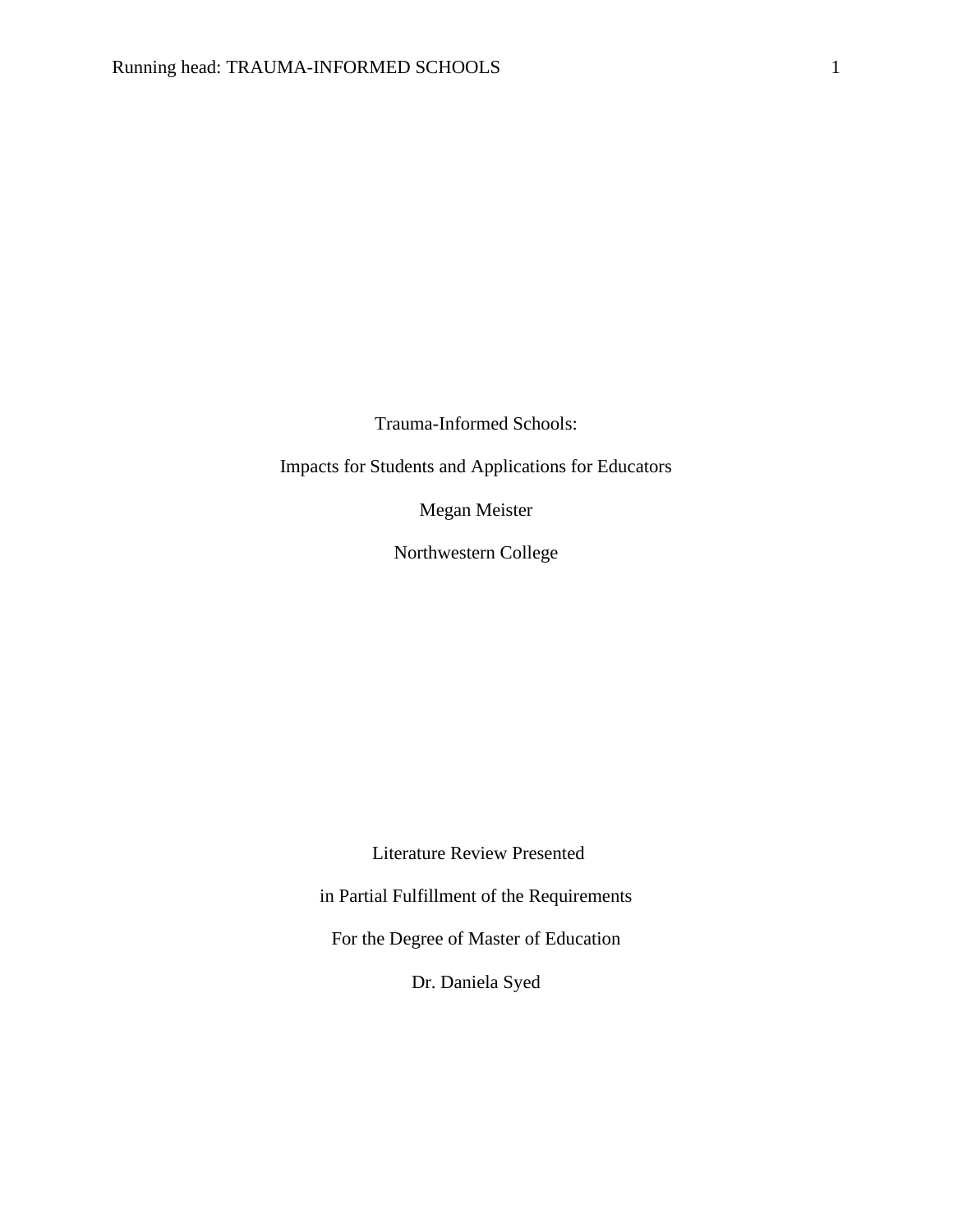|  | <b>Table of Contents</b> |
|--|--------------------------|
|--|--------------------------|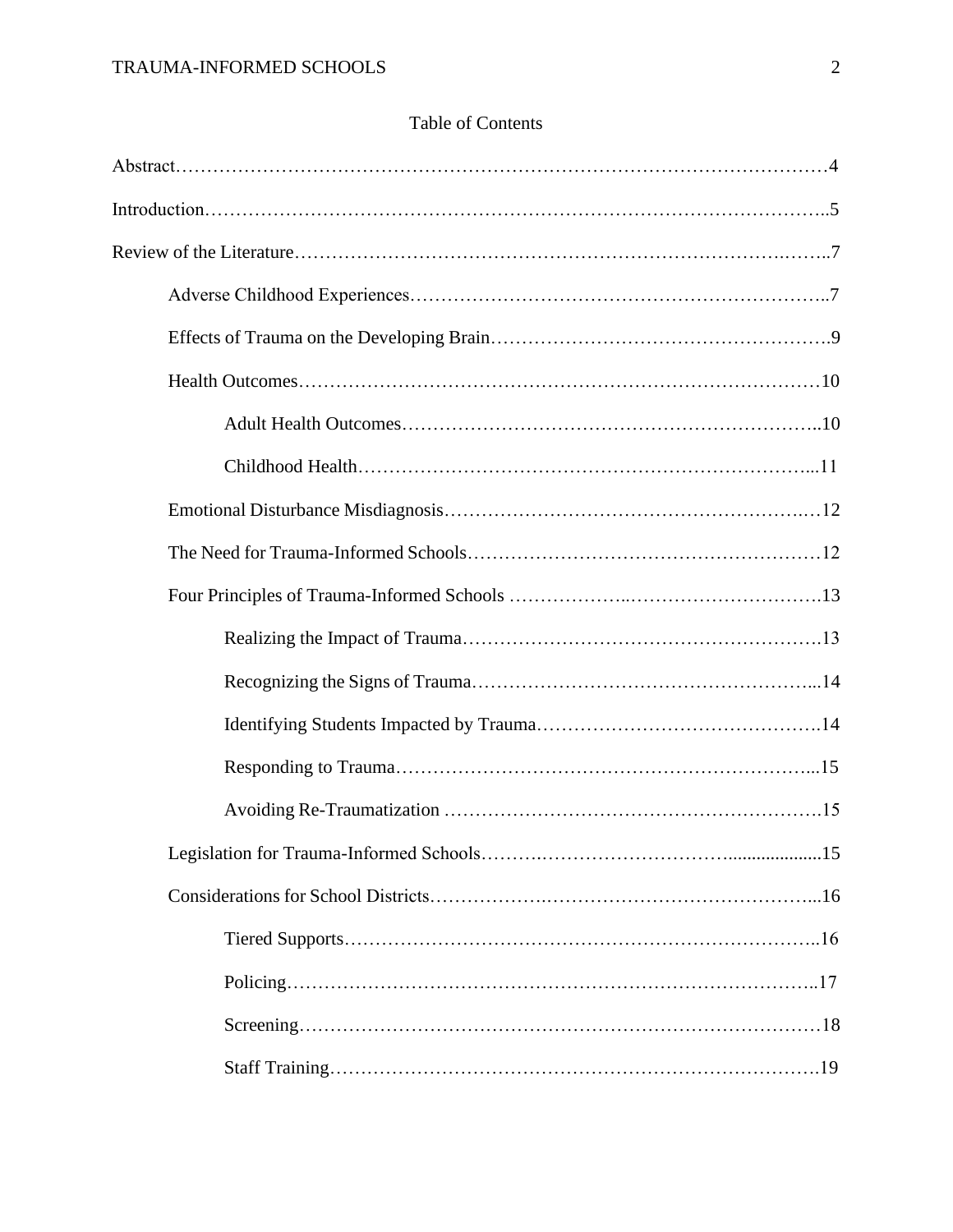## TRAUMA-INFORMED SCHOOLS 3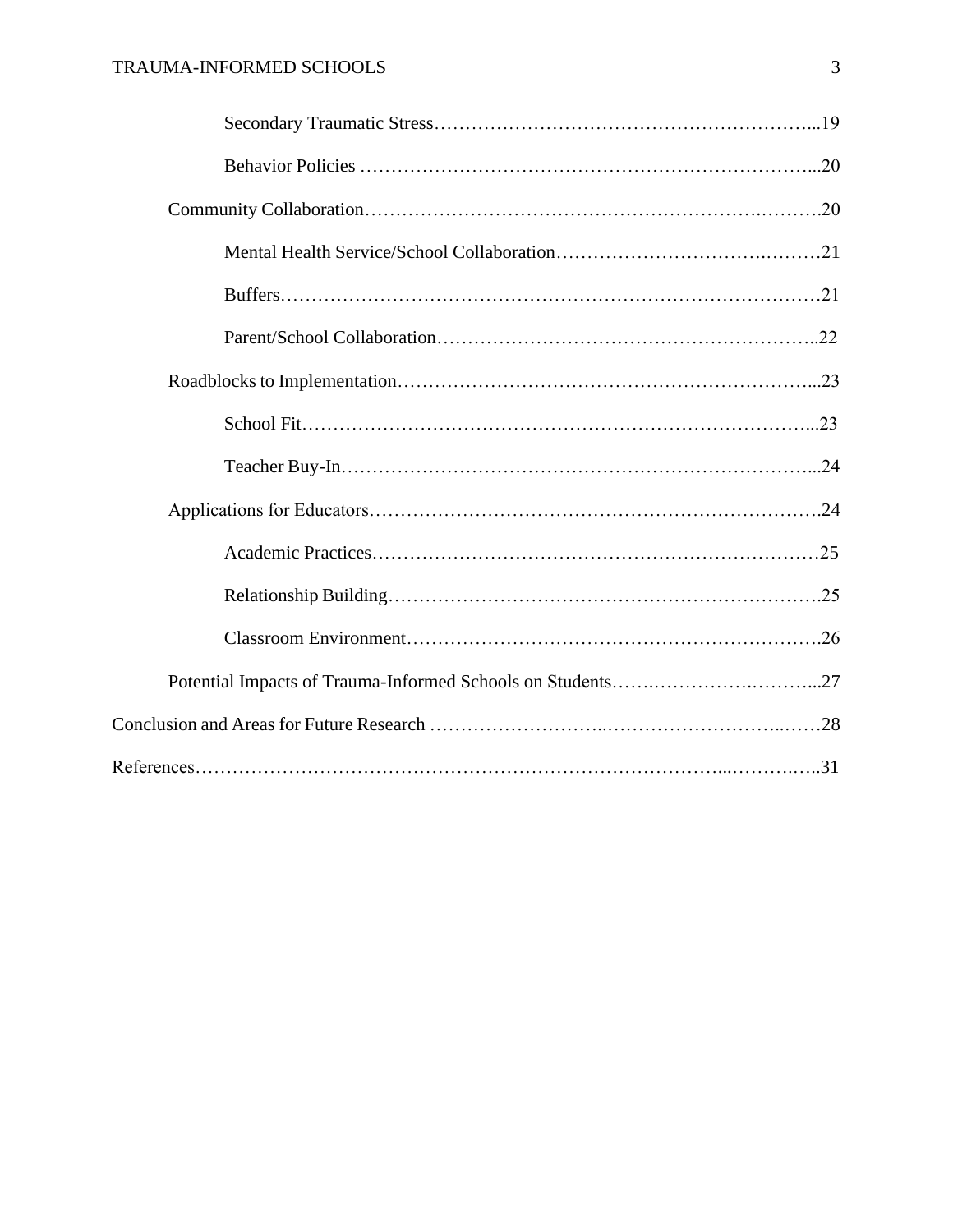#### Abstract

Students exposed to trauma face a range of negative outcomes from poor adult physical and mental health, behavioral and emotional problems, and difficulties performing in the classroom. Trauma-informed schools attempt to break that cycle by identifying students early, providing interventions to promote healing, and preventing future trauma from happening. In order to meet this goal, schools must make systematic changes and collaborate with parents and mental health agencies. Teachers make changes to their classroom practices and environment to ensure that students feel safe and connected. In this literature review, the negative impacts of trauma and history of trauma research are discussed. Next, the principles of trauma-informed schools and possible frameworks are explained. Finally, considerations for school districts, including possible roadblocks, strategies for teachers, and outcomes for students are explored.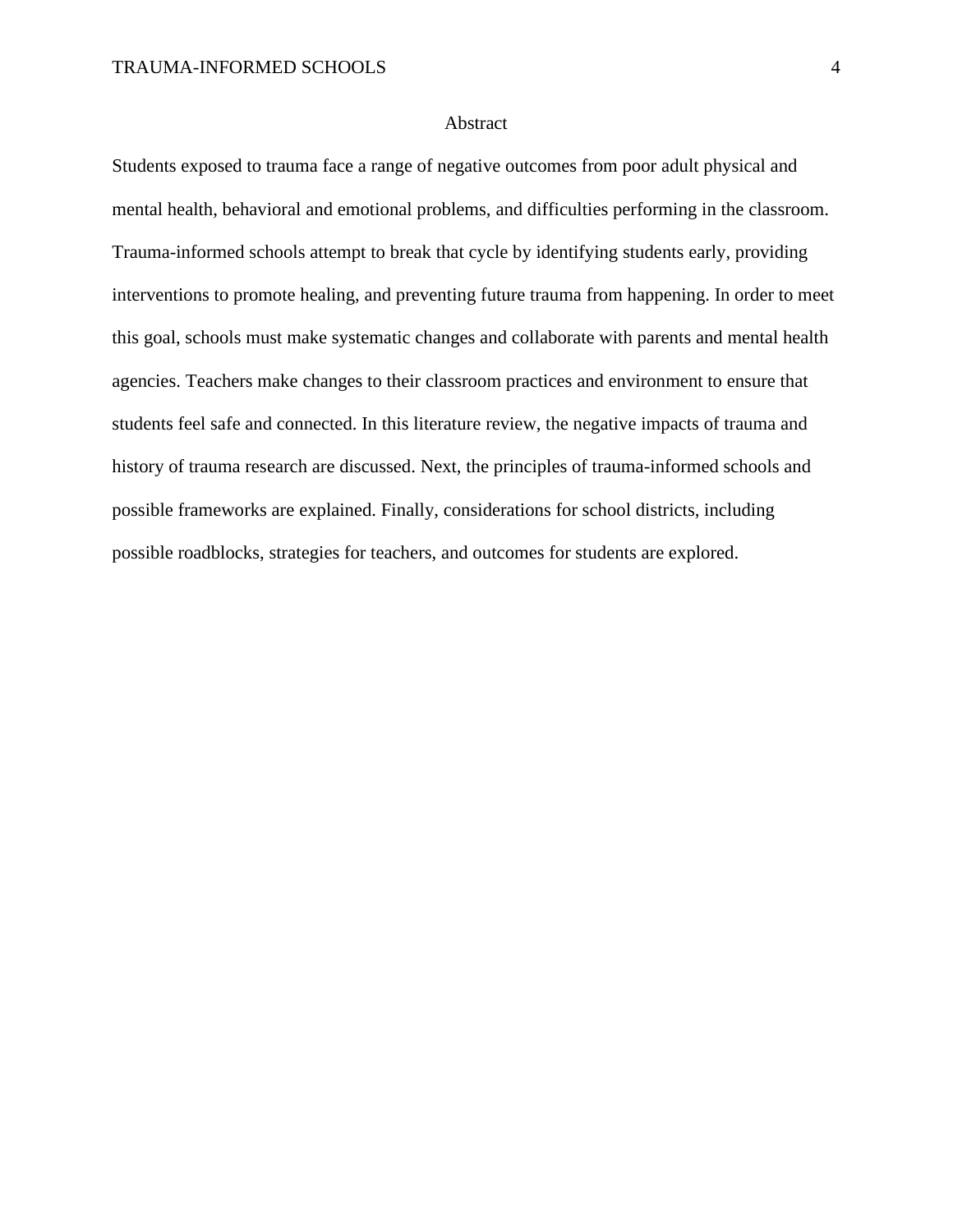Trauma-Informed Schools: Impacts on Students and Applications for Educators

With the prevalence of school shootings, childhood trauma is beginning to gain attention (Cavanaugh, 2016). Trauma can take the form of natural disasters or school shootings, but trauma is more often the result of neglect, abuse, or witnessing violence (Felitti et al., 1998). Paccione-Dyszlewski (2016) notes that about three million children report maltreatment and yet, many more cases are not reported. Additionally, over three million children are witnesses to domestic violence each year (Paccione-Dyszlewski, 2016). These are only some of the numbers of students that have experienced trauma.

While all students will experience developmentally appropriate stress from time to time, more traumatic experiences have real impacts on brain development and the ability to learn (Walkley & Cox, 2013). When trauma affects a quickly developing brain, long-term consequences can occur. Students that have experienced trauma can even have long-term health effects (Felitti et al., 1998). In order to save the student academically and physically, something must be done.

Some students that have experienced trauma are not going to receive treatment for it, making schools the only place where they can receive mental health services per school counselors (Cavanaugh, 2016). Schools have the unique position of reaching almost all children in a community. Therefore, teachers and schools need to be trauma-informed in order to meet the needs of all students and to serve as a place where mental health help is available.

Studies have been done involving the effects of trauma or the effects of a given practice with students that have experienced trauma (Bethell, Newacheck, Hawes, & Halfon, 2014; Bjorkenstam et al., 2013; Goldner, Peters, Richards, & Pearce, 2010; Holmes, Levy, Smith, Pinne, & Neese, 2014; Ijadi-Maghsoodi et al., 2017). However, there is limited information for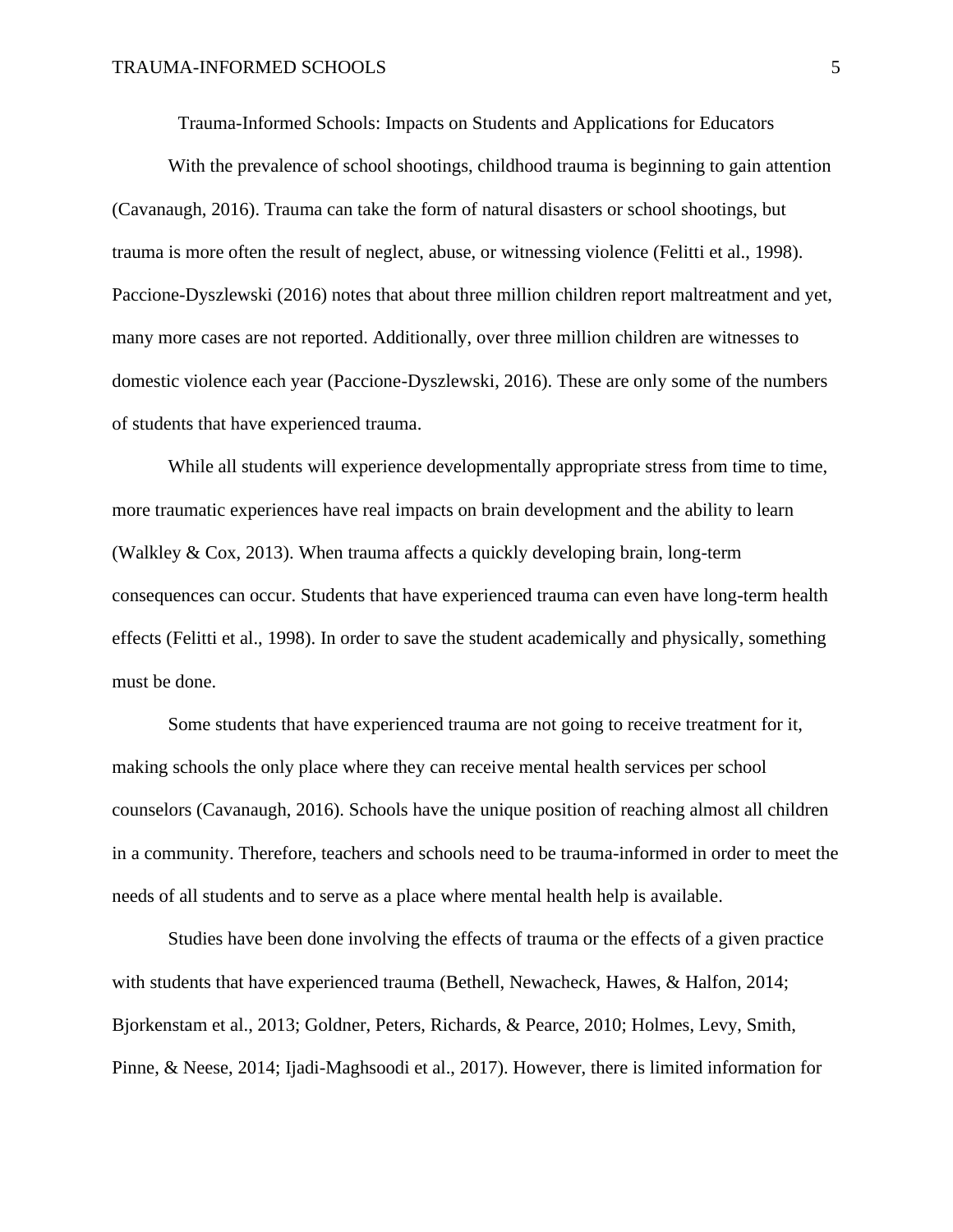### TRAUMA-INFORMED SCHOOLS 6

teachers in how to best serve this population of students. In this literature review, the principles of trauma-informed schools are examined. Effects of trauma on the developing brain and body and implications of trauma-informed schools for students and communities are discussed. Special considerations for school districts are brought forward. Finally, practical applications for educators are described.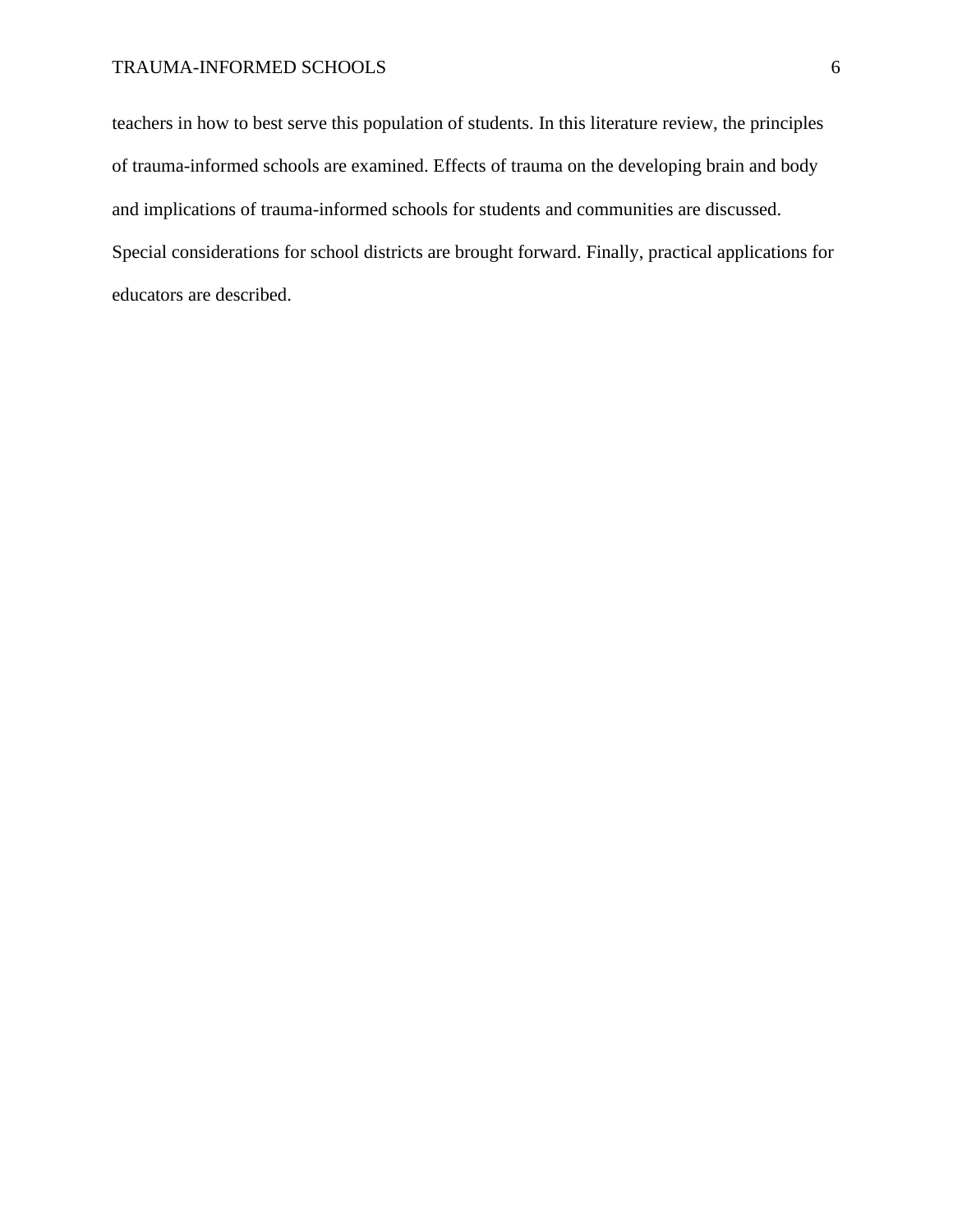#### **Review of the Literature**

While the effects of trauma on various parts of life have been studied, the research of the effects of trauma on children and their learning is beginning to gain more traction (Bethell et al., 2014; Felitti et al. 1998; Liming & Grube, 2018). In order to understand the need for traumainformed schools, one must understand not only the effects that trauma can have for children while they are in school, but as those children grow up to be adults. With better understanding of the challenges face by those that have experienced trauma, schools and communities can better serve their members with regards to learning and wellbeing outcomes.

#### **Adverse Childhood Experiences**

The connection between childhood trauma and adult health outcomes was first discovered by Felitti and Anda (Felitti et al., 1998). Adverse childhood experiences, or ACES, were first coined by Felitti and Anda in their 1998 ACEs study. In their questionnaires, they divided ACEs into three categories of abuse and four categories of household dysfunction (Felitti et al., 1998). The categories of abuse studied were physical, sexual, and psychological abuse (Felitti et al., 1998). The household dysfunction categories were use of drugs or excessive use of alcohol by someone in the home, mental illness or suicide attempt of someone in the home, witnessing violence against the mother, and arrest of a family member (Felitti et al., 1998).

In more recent research, the ACE study has been used in order to determine an individual's exposure to trauma (Baglivio & Epps, 2015; Bethell et al., 2014; Bjorkenstam et al., 2013; Grasso, Dierkhising, Branson, Ford, & Lee, 2015; Kuhlman, Robles, Bower, & Carroll, 2018; Liming & Grube, 2018; McKelvey, Edge, Fitzgerald, Kraleti, & Whiteside-Mansell, 2017; Moore & Ramirez, 2015). The higher a person's ACE score is, the more trauma that they have experienced. These events had to be experienced before the age of 18 in order to be recorded.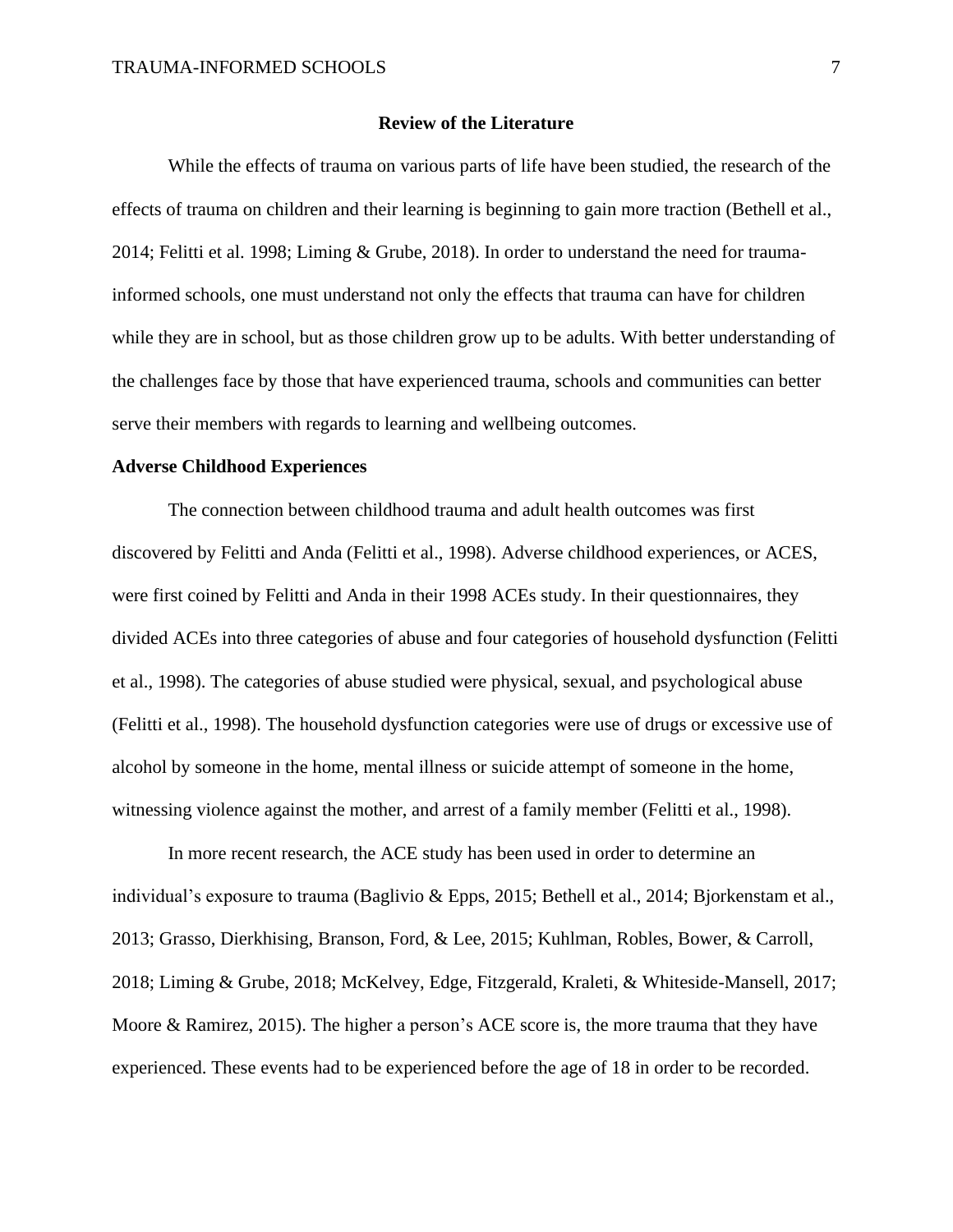According to Felitti et al. (1998), just over half of the participants in their study had an ACE score of at least one. Four or more ACEs were reported by just over six percent of participants (Felitti et al., 1998).

Felitti et al. (1998) conducted their studies with a mostly white, well-educated, middle class population with good health insurance. While these statistics are alarming, they are more so for other populations. Baglivio & Epps (2015) studied the rates of ACEs among adolescents involved with the Florida juvenile justice system. They found that just under half of females reported five ACEs, while just under half of males reported four ACEs (Baglivio & Epps, 2015). This population was most likely to experience the ACEs of family violence, divorce, and having a member in jail (Baglivio & Epps, 2015). Additionally, a majority of youth that reported one ACE reported additional ACEs (Baglivio & Epps, 2015). This multiple exposure pattern has been discovered by other researchers as well.

In Mykota and Laye's (2015) study of youth living in rural Canada, they found that exposure to violence was a risk factor for future violence exposures. Bjorkenstam et al. (2013) discovered a clustering pattern in ACE exposure. Very few participants had experiences only one ACE, but instead, a majority had either no ACEs or multiple ACEs (Bjorkenstam et al., 2013). McKelvey et al. (2017) found that one third of their participants had no ACEs, and almost forty percent had two or more ACEs. Grasso et al. (2015) found that if young children had experienced multiple ACEs, they were more likely to face additional ACEs as they got older.

Research has found patterns in the types of ACEs most likely to be experienced at different ages and socioeconomic statuses (Bjorkenstam et al., 2013; Grasso et al., 2015). Grasso et al. (2015) found that early and middle childhood was associated most with ACEs involving family dynamics. Adolescents were more likely to experience community and physical violence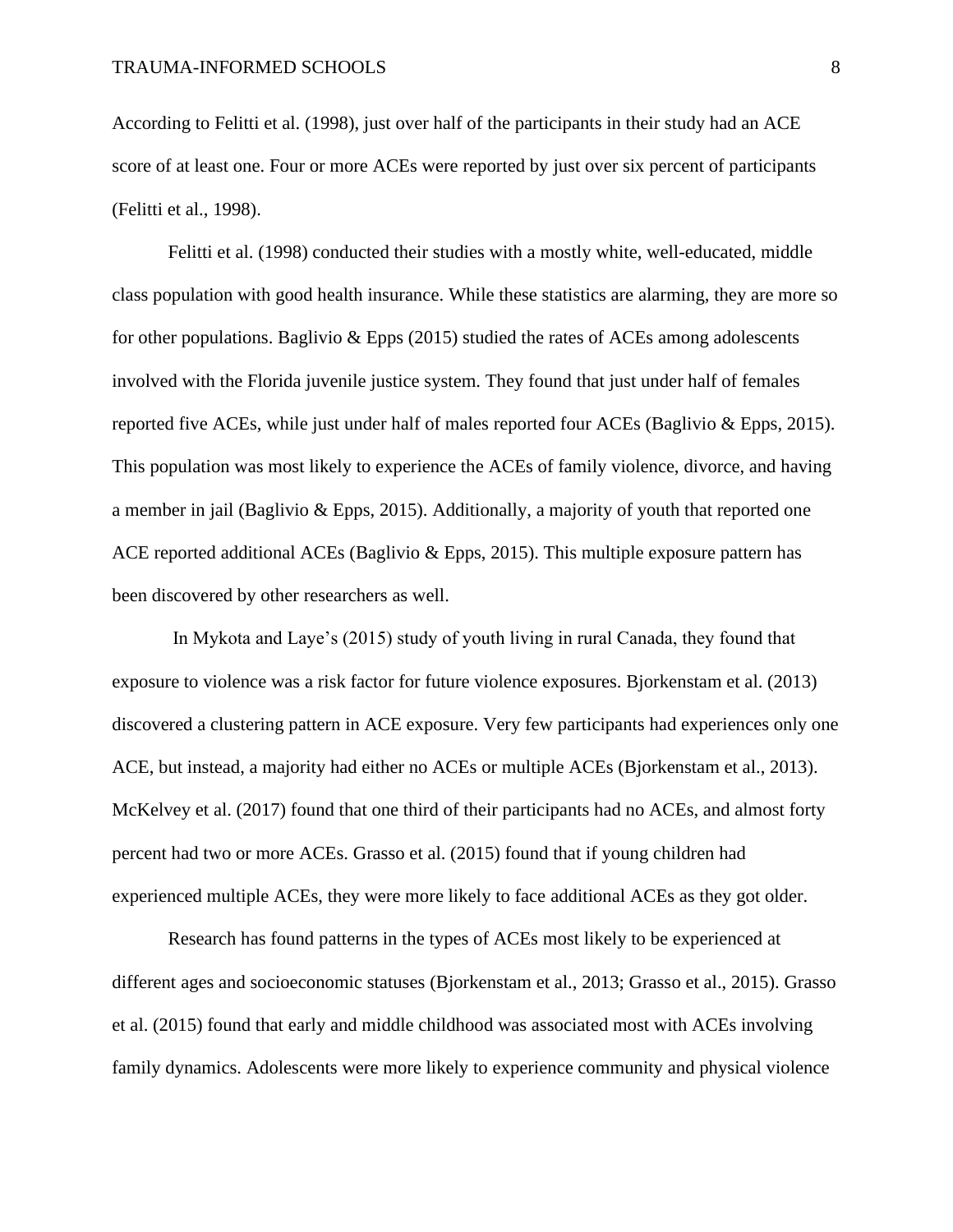and emotional abuse (Grasso et al., 2015). Bjorkenstam et al. (2013) found that children whose parents had a low socioeconomic status were more likely experience ACEs than those from higher income homes.

#### **Effects of Trauma on the Developing Brain**

Trauma not only leaves emotional scars in children, but changes to the brain as well. When individuals experience traumatic stress, their fight, flight, or freeze response is activated (Shonkoff et al., 2011). When this response is activated repeatedly, the brain adapts to always be on alert (Brunzell, Stokes, & Waters, 2015). These changes take place in the lower, more primitive parts of the brain associated with survival, which decreases the brain's ability to determine whether or not perceived threats are valid (Shonkoff et al., 2011; Swick, Knopf, Williams, & Fields, 2012). Later in life, these brain changes lead to problems with physical and mental health, learning, and behavior (Substance Abuse and Mental Health Services [SAMHSA], 2014; Shonkoff et al., 2011).

Exposure to trauma impacts executive functioning, which has implications for both learning, and self-regulation (Blitz, Anderson & Saastamoinen, 2016; Shonkoff et al., 2012). Children that have experienced trauma have difficulties with memory, attention, and organizing new information (Blitz et al., 2016; Rumsey & Milsom, 2018; Swick et al., 2012). All of these are important skills needed for learning new content in the classroom. Bethell et al. (2014) found that children that had multiple ACEs were more likely to repeat a grade, which suggests the extent to which trauma can impact learning.

Additionally, children that have experienced trauma may have difficulties with regulating their behavior (Shonkoff et al., 2011). Rumsey & Milsom (2018) explain that children that have experienced trauma may exhibit both externalizing and internalizing behaviors. Externalizing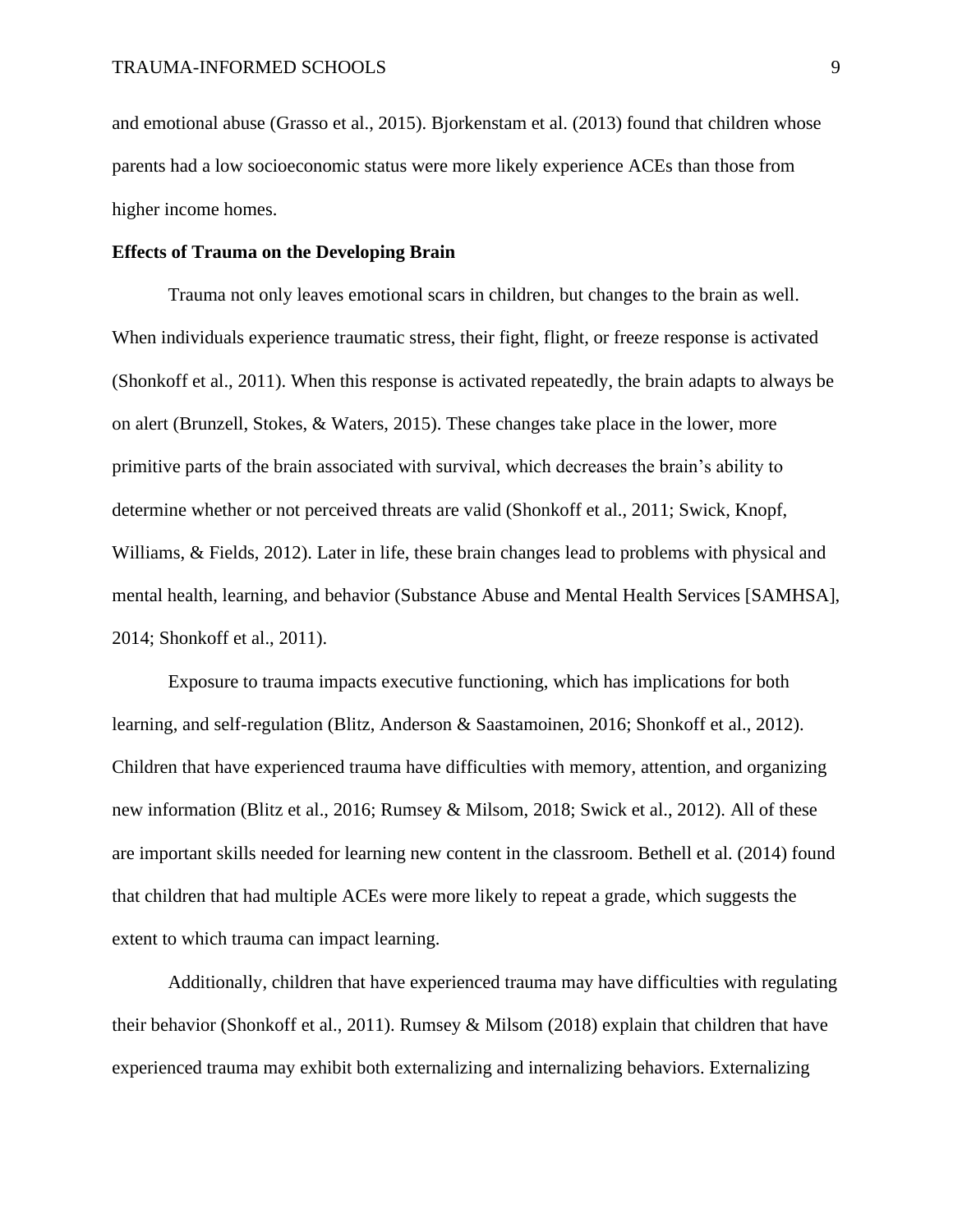behaviors have been attributed to children's inability to articulate their experiences due to their underdeveloped language skills or inability to communicate their needs (Cummings, Addante, Swindell, & Meadan, 2017; Brunzell et al., 2016; RB-Banks & Meyer, 2017). Instead, children use behavior to communicate. Internalizing behaviors have been associated with increased risk for depression, anxiety, and post-traumatic stress disorder (Grasso et al., 2015; Heinze, Cook, Wood, Dumadag, & Zimmerman, 2017; Lepore & Kliewer, 2013).

#### **Health Outcomes**

While knowing the prevalence and risk factors for trauma and how they impact the brain is important, it is also necessary to understand how trauma can have continuous, physical effects. Links between biological changes that are a result of traumatic stress have been associated with negative health impacts in adults (Bjorkenstam et al., 2013). Additionally, traumatic stress is associated with chronic health conditions in children (Bethell et al., 2014).

**Adult health outcomes.** In a landmark study conducted in 1998 in connection with Kaiser medical group, it was discovered that adverse childhood experiences led to negative adult health outcomes (Felitti et al., 1998). Further research has found this link between childhood trauma and adult health outcomes as well (Bjorkenstam et al., 2013; Heinze et al., 2017; Shonkoff et al., 2011). Adults that had experienced trauma as a child have a higher risk of cardiovascular disease, depression, insomnia, obesity, and suicide attempts (Felitti et al., 1998). Kuhlman et al., (2018) found an increased risk for cancer in women who experienced trauma in childhood and strongly correlated depression with childhood trauma. Shonkoff et al. (2012) found increases in rates of cardiovascular disease, asthma, depression, autoimmune disease, and others. Bjorkenstam et al. (2012) found a higher use of psychotropic medications among those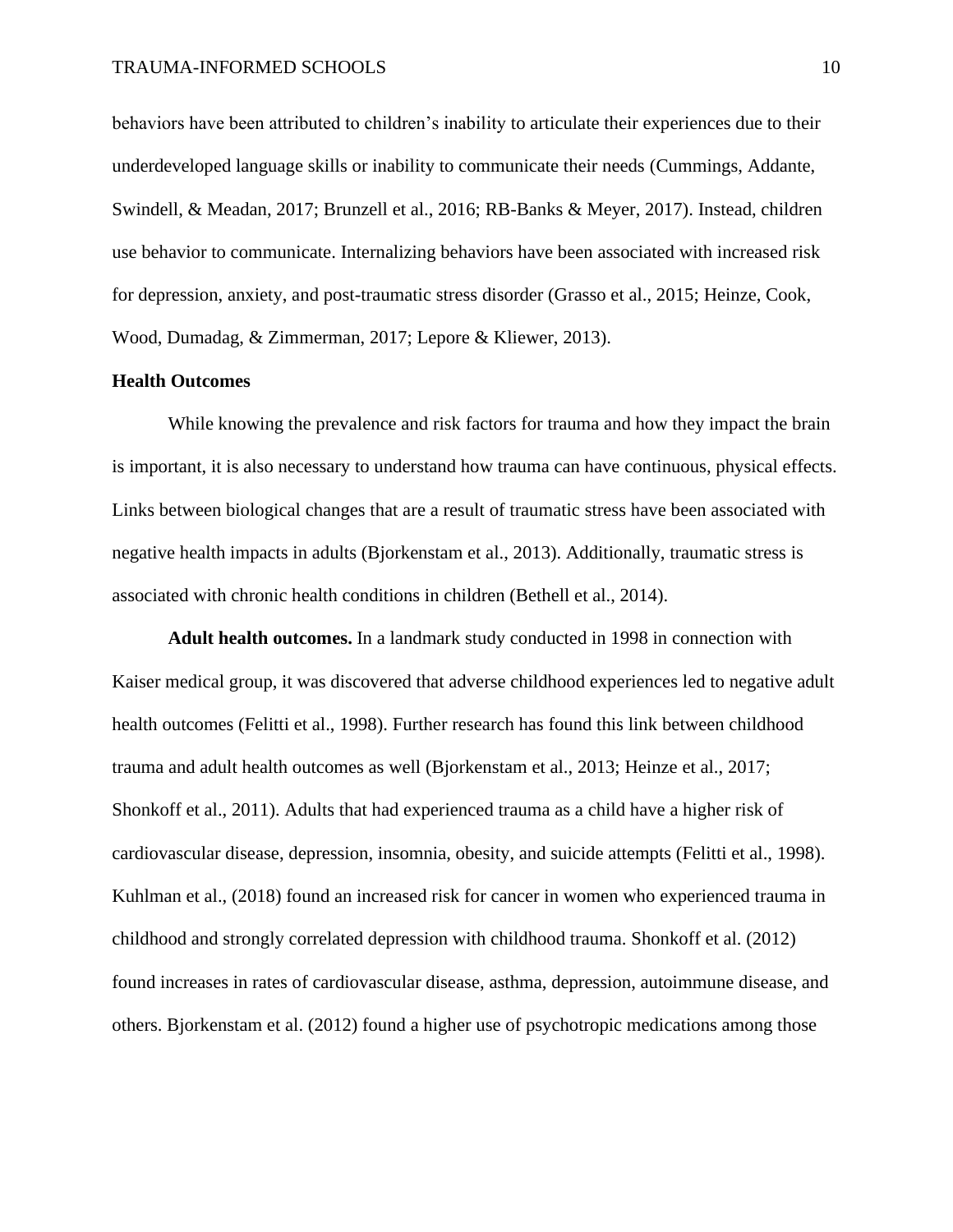with higher ACE scores, highlighting negative mental health outcomes in adults that had experienced trauma in childhood.

Part of the connection between childhood trauma and adult health can be explained with that fact that those with higher ACE scores are more likely to engage in risky behaviors that could increase that person's chances for negative health outcomes (Felitti et al., 1998; Shonkoff et al., 2011). Shonkoff et al. (2012) has noted an increased rate of underage drinking, tobacco use, and promiscuity in those with higher ACE scores. Felitti et al., (1998) noted smoking and drug and alcohol use as possible coping mechanisms that would lead to poor health in adults.

In addition to unhealthy coping mechanisms, the link between childhood trauma and negative adult health outcomes can be explained by biological changes that occur as a result of that toxic stress (Danese et al., 2010; Shonkoff et al., 2012). Danese et al. (2010) describe an increase in inflammation biomarkers in adults that had experienced toxic stress as children. These higher inflammation levels, which are linked with physical and mental health problems, are capable of changing gene expression that can even be passed on to future generations (Danese et al., 2010).

Researchers have also discovered a dose-response relationship between ACEs and risk factors for various medical conditions (Bethell et al., 2014; Felitti et al., 1998; Heinze et al., 2017). This means that the higher ACE score a person has, the more likely that person is to develop conditions like heart disease, cancer, or emphysema. The effects of childhood trauma can be felt in adulthood, but the effects are more pervasive than just that.

**Childhood health.** Not only does trauma have negative health outcomes for adults, but it also can have immediate negative outcomes for children. Multiple studies have found that the more ACEs a child has, the more likely they are to have a chronic health condition (Bethell et al.,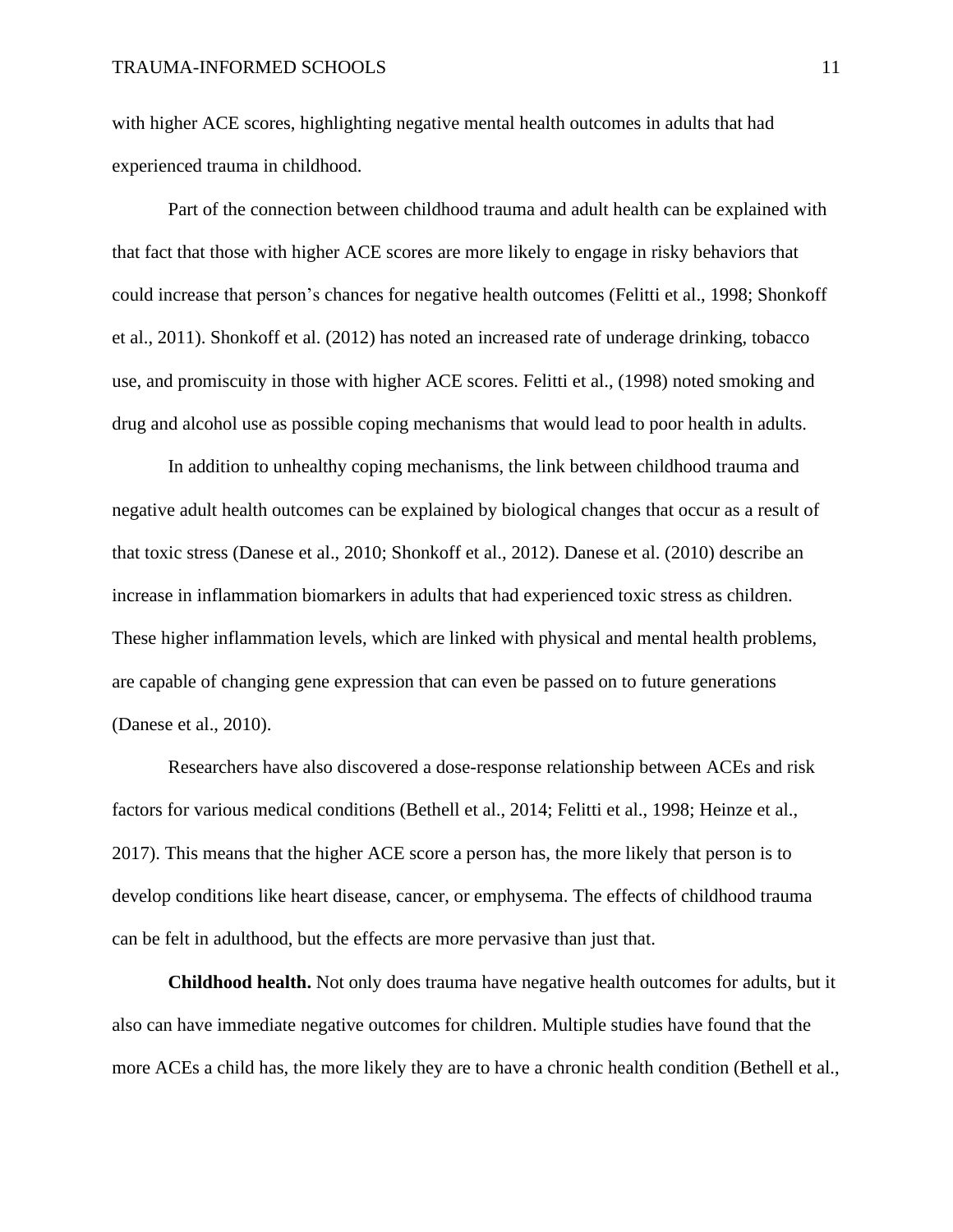2014; Liming & Grube, 2018; McKelvey et al., 2017). Children that had multiple ACEs are also more likely to need emergency or urgent medical care (McKelvey et al., 2017). When children are dealing with a combination of trauma and health issues, they may not be ready for the demands of learning.

#### **Emotional Disturbance Misdiagnosis**

Children that have experienced trauma will demonstrate a variety of behaviors, and not all children will have the exact same behavioral response to the same trauma (Blitz et al., 2016; Crosby et al., 2018). Unfortunately, these behaviors tend to match the criteria put in place for a special education placement for emotional disturbance (Buxton, 2018). Students that may have been placed in special education for this reason may have a trauma problem rather than a true emotional disability (Buxton, 2018). In trauma-informed schools, however, it is assumed that students have experienced trauma (SAMHSA, 2014). With a different lens and different treatment of negative behaviors, it is possible that students that have experienced trauma will be correctly identified rather than placed into special education for their behaviors.

#### **The Need for Trauma-Informed Schools**

Financially, early intervention and prevention makes sense for communities. Baglivio & Epps (2015) explain that early intervention and prevention could lessen the amount of taxpayer dollars that are spent on health care needs, special education, and the juvenile justice system. Additionally, tax payer dollars would not need to be spent on medical issues that arise as a result of lifestyle choices that serve as negative coping mechanisms, such as smoking (Shonkoff et al., 2011). As these children grow up to be adults, they can prevent the cycle of trauma from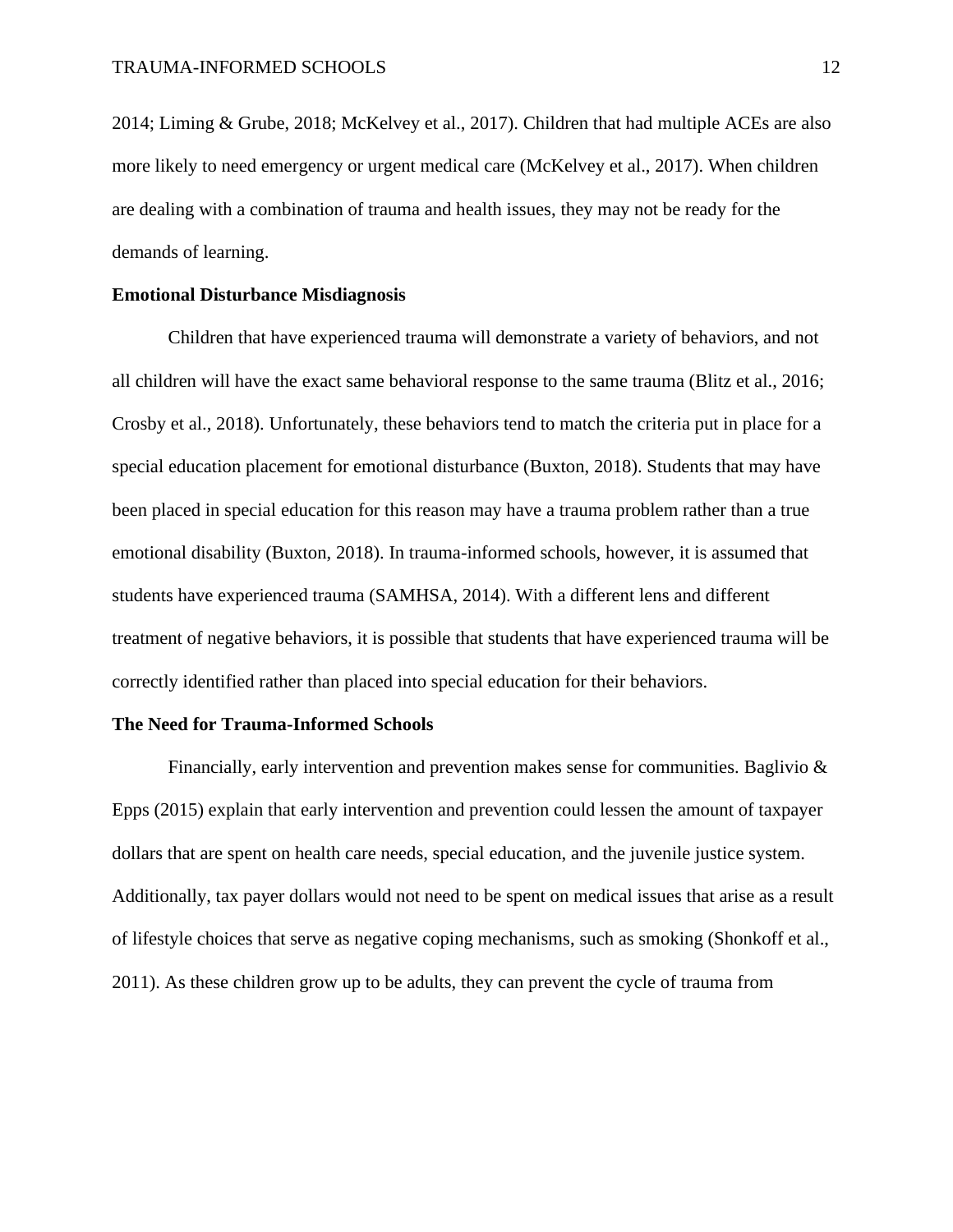continuing (Baglivio & Epps, 2015). However, services are not readily available for all who need them.

Trauma-informed schools are needed because they have the unique capacity to reach almost everyone in a community. Not all children that experience trauma will receive mental health support outside of school (Cavanaugh, 2016). Therefore, services should be provided at school for these children. Even though schools do not have the primary goal of increasing the health of the community, early interventions and supports in a location that reaches so many can ultimately have a positive effect on the health and economy of the larger community (Baglivio  $\&$ Epps, 2015).

#### **Four Principles of Trauma-Informed Schools**

Trauma-informed schools are rooted in the four principles of trauma-informed systems: realize, recognize, respond, and resist re-traumatization (SAMHSA, 2014). These principles have been previously used in the mental health field, but they can be adapted to the school environment (Cavanaugh, 2016; SAMHSA, 2014). When schools work to build these principles into their school culture, positive effects can happen.

**Realizing the impact of trauma.** The first principle of trauma-informed schools is to realize that trauma is out there and that it has real effects for students (SAMHSA, 2014). In trauma informed schools, realization of trauma means that teachers assume that all students have experienced trauma due to its prevalence (Paccione-Dyszlewski, 2016). RB-Banks & Meyer (2017) stress the importance of realizing the impact of trauma and using that as a lens through which to view students in order to improve outcomes for students.

In a study conducted by Cummings et al., (2017), participants, who worked in the mental health field were asked to define trauma in their own words. Ninety-three percent of the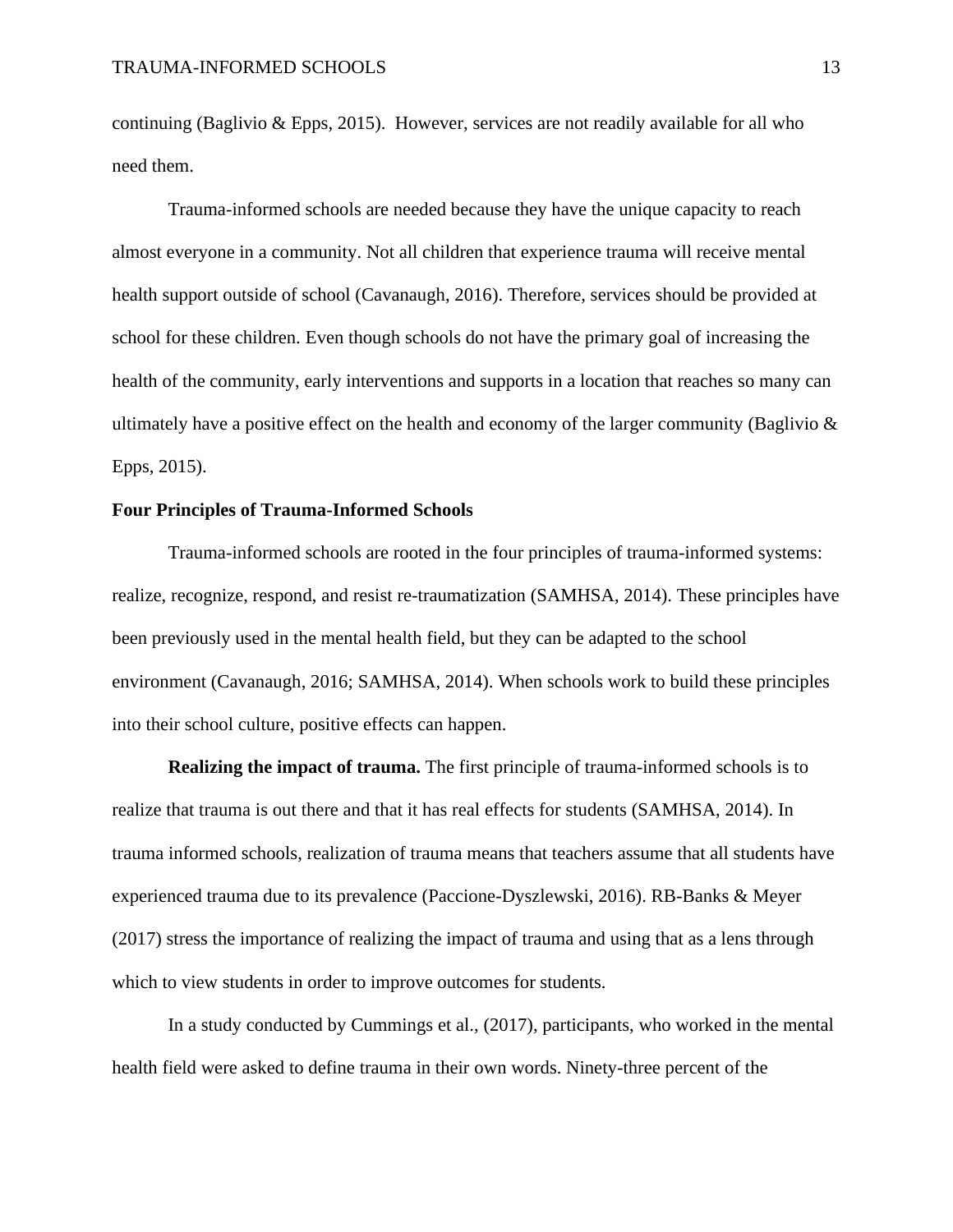#### TRAUMA-INFORMED SCHOOLS 14

participants mentioned biological, emotional, or behavioral changes (Cummings et al., 2017). These are changes that can have real impacts on student learning and functioning in the classroom. Blitz et al. (2016) found that most teachers were aware of the trauma that their students faced and how that decreased their readiness to learn. Through awareness of what students go through, teachers can better understand how to help them.

**Recognizing the signs of trauma.** Next, people that work in a trauma-informed system must be able to recognize the signs of trauma (SAMHSA, 2014). In Cummings' et al., (2017) study, all participants mentioned specific types of behaviors that might come out of traumatic experiences. Children may become more aggressive, clingy, or hypervigilant (Cummings et al., 2017). Children do not yet have the verbal capabilities to verbalize what they have experienced in order to process it. Instead, their trauma may have to be processed through physical means (RB-Banks & Meyer, 2017).

In a study by Holmes et al. (2014), staff were taught about specific types of behavior that could be exhibited by a traumatized child and how to understand those behaviors as signs of trauma rather than misbehavior. Baglivio & Epps (2015) argue that if there is more awareness of behaviors associated with trauma, children will be more likely to be provided with treatment rather than punishment. However, recognizing the signs of trauma is easier said than done.

**Identifying students impacted by trauma.** Due to the variety behavioral challenges posed by trauma-exposed children, it can be difficult to identify students that have experienced trauma. The large variety of possible behaviors is one challenge (Cummings et al., 2017). Teachers are used to discipline for children that exhibit disruptive behaviors, despite the fact that these behaviors may be due to trauma (Rumsey & Milsom, 2018). Additionally, defiant and aggressive behaviors may be viewed as the result of an emotional or behavioral disability rather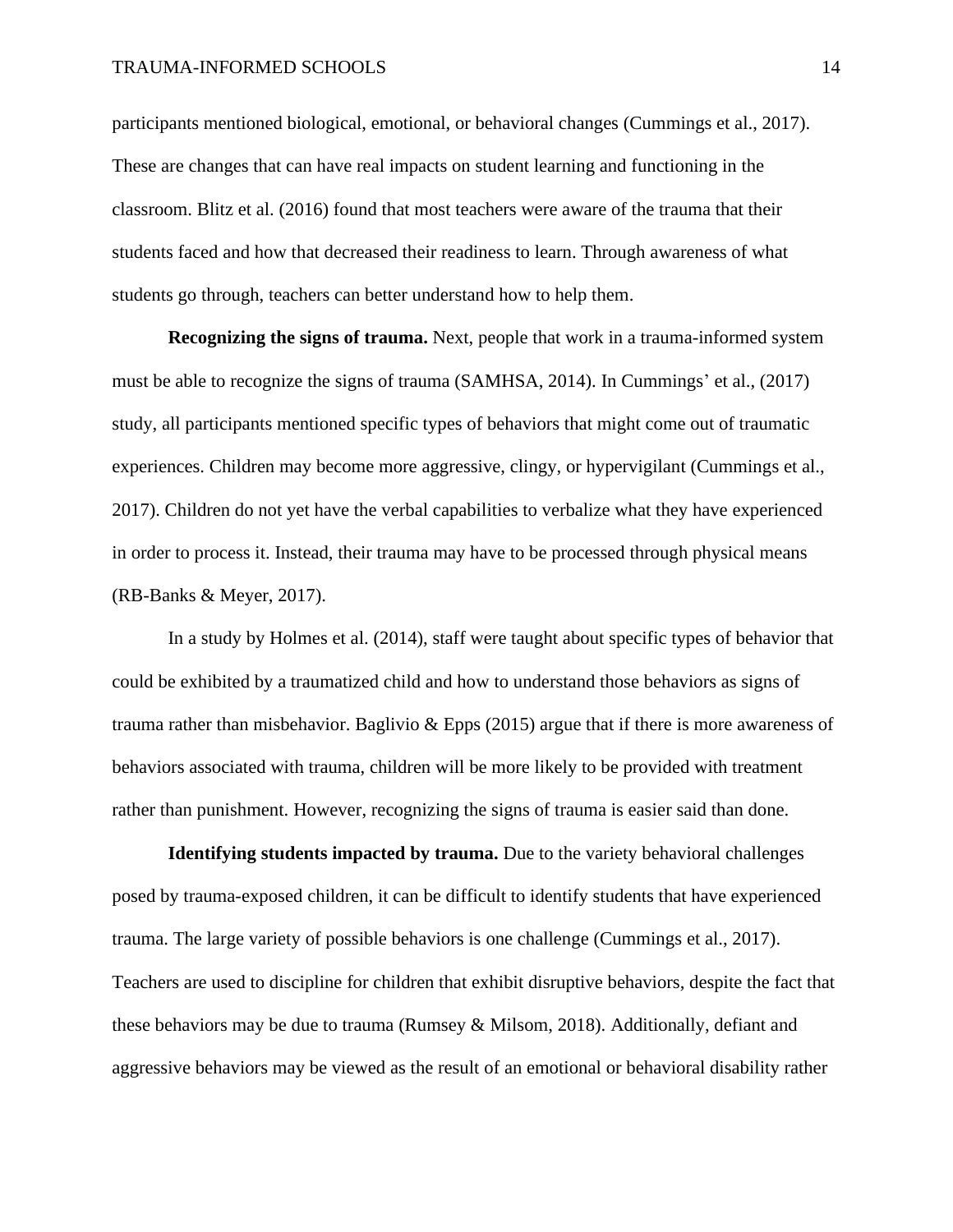than a response to trauma (Buxton, 2018). For untrained teachers, it can be difficult to differentiate among true disruptive behavior, behavior due to disability, or behaviors due to traumatic experiences.

**Responding to trauma.** The way in which caregivers respond to behavioral responses to trauma is arguably the most important principle of trauma-informed schools, because it can determine whether or not the root cause of trauma is dealt with (Rumsey & Milsom, 2018). Cummings et al., (2017) mention that teachers should maintain a positive attitude with the child and family. Teachers can offer students fresh starts after a bad day. They should also remain calm to avoid escalating situations (Cavanaugh, 2016). In a study conducted by Brunzell, Stokes, & Waters (2016), students and teachers were taught de-escalation strategies to diminish the severity and length of behaviors. Ultimately, the behavior is a response to what has happened, not an attempt to be malicious or disruptive.

**Avoiding re-traumatization.** Finally, re-traumatization must be avoided in order to contribute to healing of traumatized students (SAMHSA, 2014). This could involve avoiding triggers that remind the student of the trauma that they have experienced, such as a loud noise or physical contact (Cummings et al., 2017). Schools need to be safe, predictable spaces for students in order for healing to happen (Brunzell et al., 2016).

#### **Legislation for Trauma-Informed Schools**

Despite a need for trauma-informed schools and widespread trauma-informed practices and available frameworks to build from, legislation is minimal (Blitz et al., 2016; Brunzell et al., 2016; Crosby, Howell, & Thomas, 2018; SAMHSA, 2014). The Trauma-Care for Children and Families Act of 2017 (S.774) called for the encouragement of states to screen for ACEs and for the Department of Education to offer grants to educational settings that make trauma-informed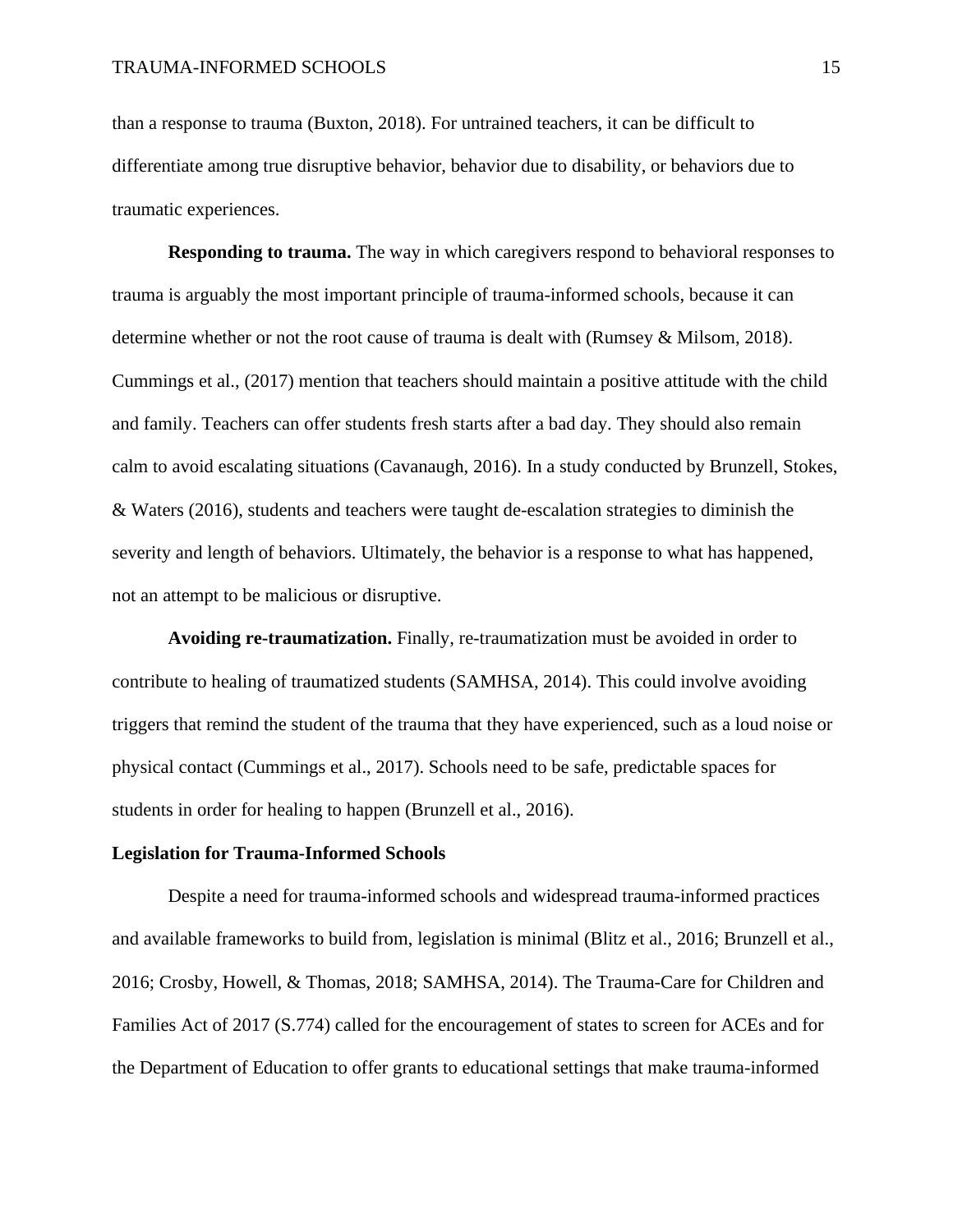changes. The state of Washington has also made moves toward trauma-informed schools (Eklund, Rossen, Koriakin, Chafouleas, & Resnick, 2018). Concerning Adverse Childhood Experiences (Washington, H.B. 1965, 2012) calls for prevention of Adverse Childhood Experiences. While this state law does not necessarily concern schools specifically, it does draw attention to the need to prevent future trauma from happening. Schools can help in that role.

#### **Considerations for School Districts**

In order to implement trauma-informed practices, districts must determine how all of the pieces of trauma-informed schools will fit into the current school culture and structure (Ijadi-Maghsoodi et al., 2017; SAMHSA, 2014; Swick et al., 2012). Staff must be trained to implement the new practices with fidelity (McIntyre et al., 2019). Policies need to be put into place that promote feelings of safety and prevent re-traumatization, create a positive school culture, and allow for collaboration with outside agencies (SAMHSA, 2014; Walkley & Cox, 2013). Finally, districts need to consider not only the needs of students that have experienced trauma, but also the needs of staff that interact with those students each day (Borntrager et al., 2012). Ultimately, these systemic changes take time and effort from all parties involved in order to be successful.

**Tiered supports.** The most common framework presented in the literature involved tiered supports. These tiers closely resemble the tiered supports offered by Response to Intervention or School-Wide Positive Behavior Supports. Horner, Sugai, & Anderson (2010) found that SWPBS led to increased feelings of safety and better academic outcomes. SWPBS involve universal instruction and expectations for all students at the bottom tier of support (Horner et al., 2010). Students that need tier II support may receive additional behavioral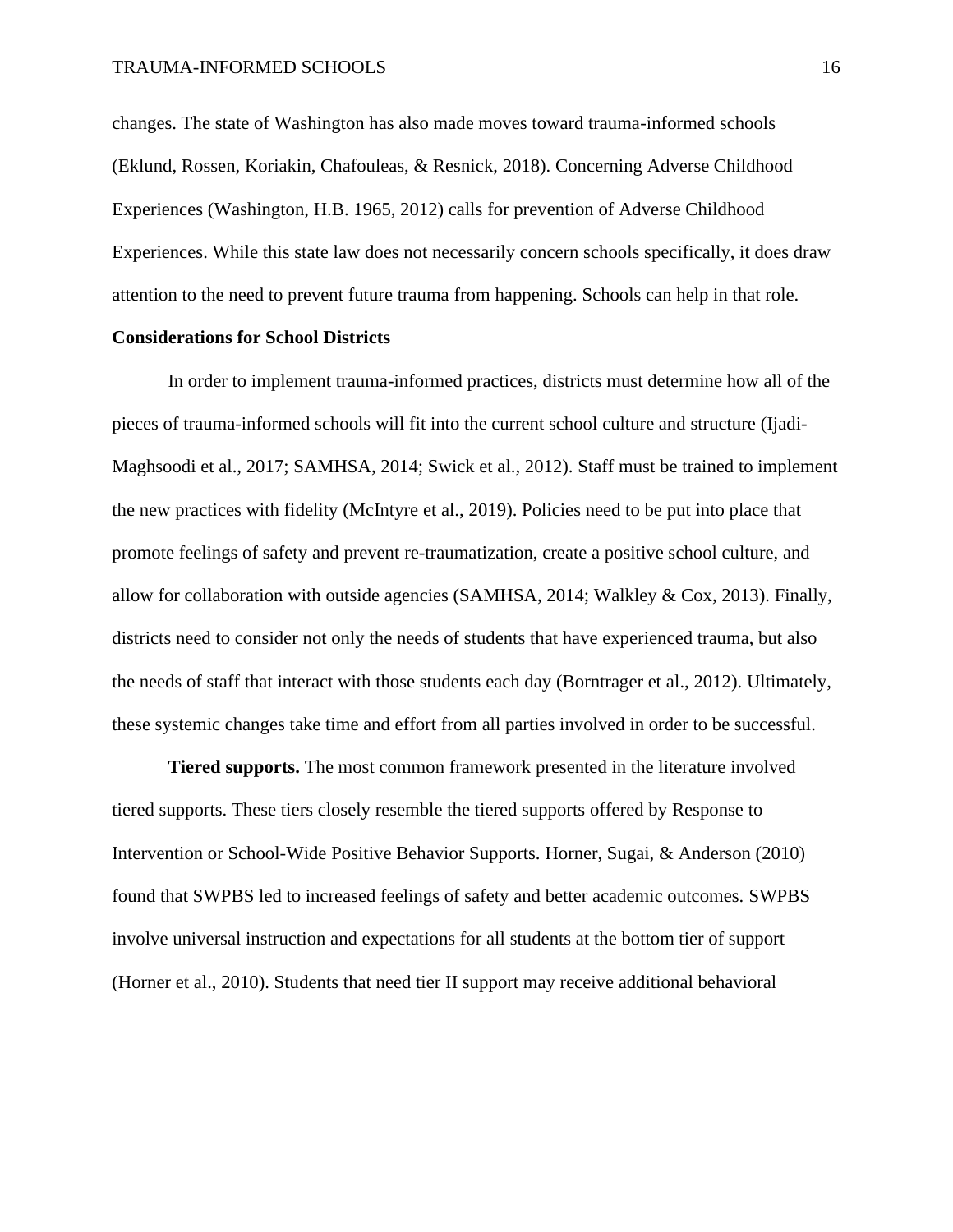incentive or instruction (Horner et al., 2010). Students that require tier III supports receive individualized supports and instruction (Horner et al., 2010).

Specific trauma-informed curricula have been developed that follow a multi-tiered framework. In Frydman & Mayor's (2017) study, a program called ALIVE was implemented in order to meet the needs of middle school students that had experienced trauma. At the universal tier, students received lessons from the Miss Kendra curriculum. Students learn about Miss Kendra's struggles after losing her son, and they learn coping strategies (Frydman & Mayor, 2017). Meanwhile, students are observed by facilitators and identified as possibly having experienced trauma by their words and actions during lessons (Frydman & Mayor, 2017). These students then receive additional support and even individual interventions, if necessary (Frydman & Mayor, 2017). This tiered approach meets the needs of students school-wide and provides extra support to the students that need it most.

Rumsey & Milsom (2019) suggest that school counselors can help create multi-tiered systems in schools in lieu of adopting a specific curriculum. Counselors that teach classes to all students can teach lessons in stress management or executive functioning skills (Rumsey & Milsom, 2019). At the second tier, group counseling may be offered, and at the third tier, students may take part in individualized counseling (Rumsey & Milsom, 2019). Regardless of if a purchased curriculum is used, tiered supports provide the appropriate instruction and support to students that need it.

**Policing.** School policing can also be trauma-informed. School resource officers play an important role in schools in promoting feelings of safety, and they can help identify at-risk students (SAMHSA, 2014; Gill, Gottfredson, & Hutzell, 2016). Seattle's School Emphasis Officer program was found to be beneficial for students in the schools studied (Gill et al., 2016).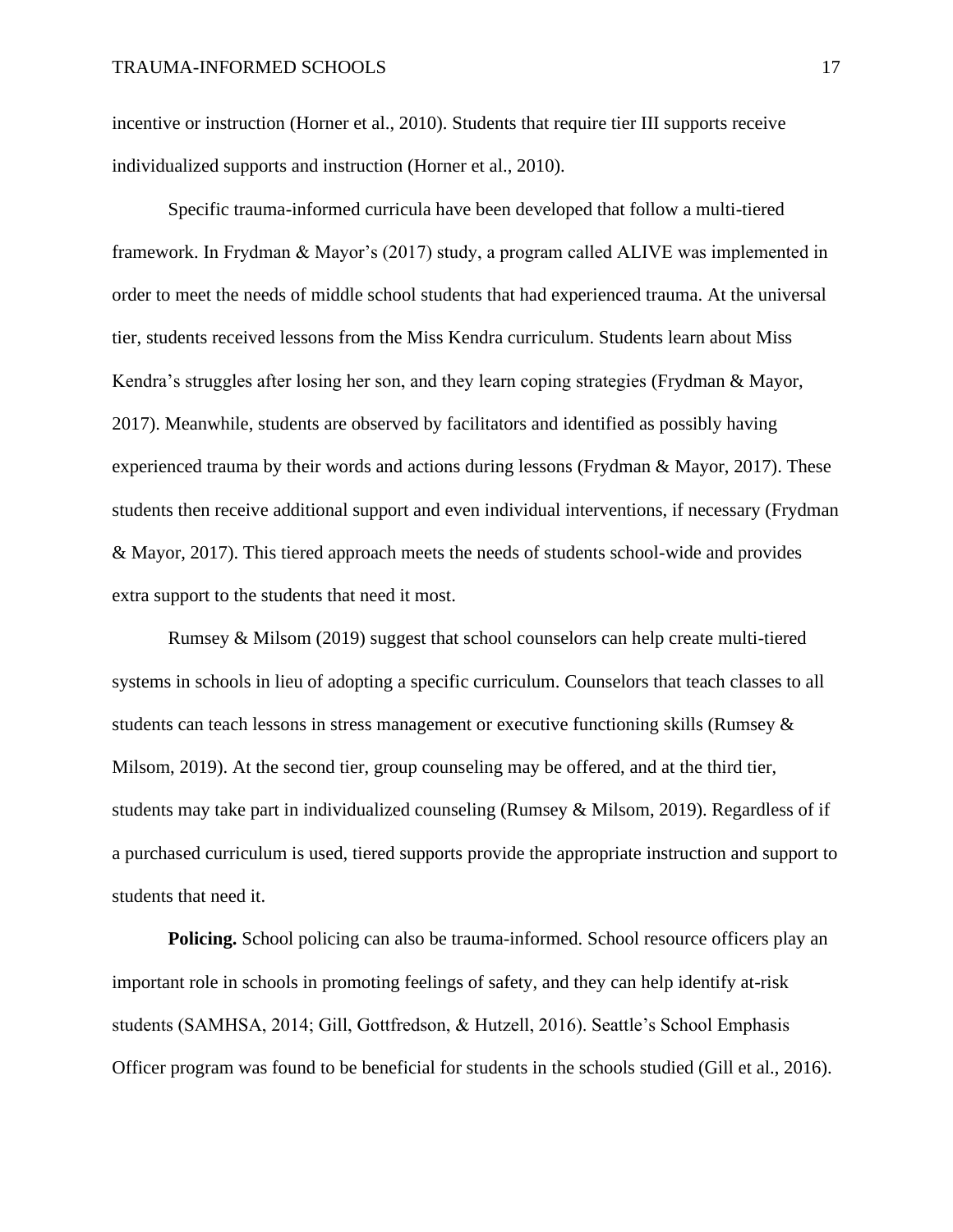Officers taught classes identified and intervened with students that were possible victims of trauma (Gill et al., 2016). Officers implemented trauma-informed practices by maintaining safety for students in their assigned buildings, teaching universal curriculum, and connecting at-risk students with outside agencies that could help them stay out of the juvenile justice system (Gill et al., 2016).

**Screening.** Regardless of what framework is used, students need to be screened for trauma exposure (Bethell et al., 2014). When students are identified, steps can be taken to prevent future trauma and promote healing from previously experienced trauma (Eklund et al., 2018). Although screening is a necessary first step to heal students, school districts must carefully consider when and how to screen.

While early intervention is usually most desirable, Kuhlmann, Robles, Bower, & Carroll (2017) found that the most cost-effective age to screen for trauma would be in early adolescence. Less than ten percent of their participants had experience trauma in early childhood, and almost forty percent had their first exposure by age thirteen (Kuhlmann et al., 2017). Cost may come into consideration for tight-budgeted school districts, especially for measures that may or not be practical in a school setting.

Time is valuable in schools and the amount of time needed to screen students for trauma must be considered. In Eklund et al.'s (2018) review of screening measures, administration time and practicality were downfalls of available screening measures. Of the measures reviewed, time ranged from five minutes to a lengthy interview (Eklund et al., 2018). Not all screening measures were meant to be used with a varied population, like there would be in a school, but instead were meant to be used in a clinical setting for diagnostic purposes (Eklund et al., 2018).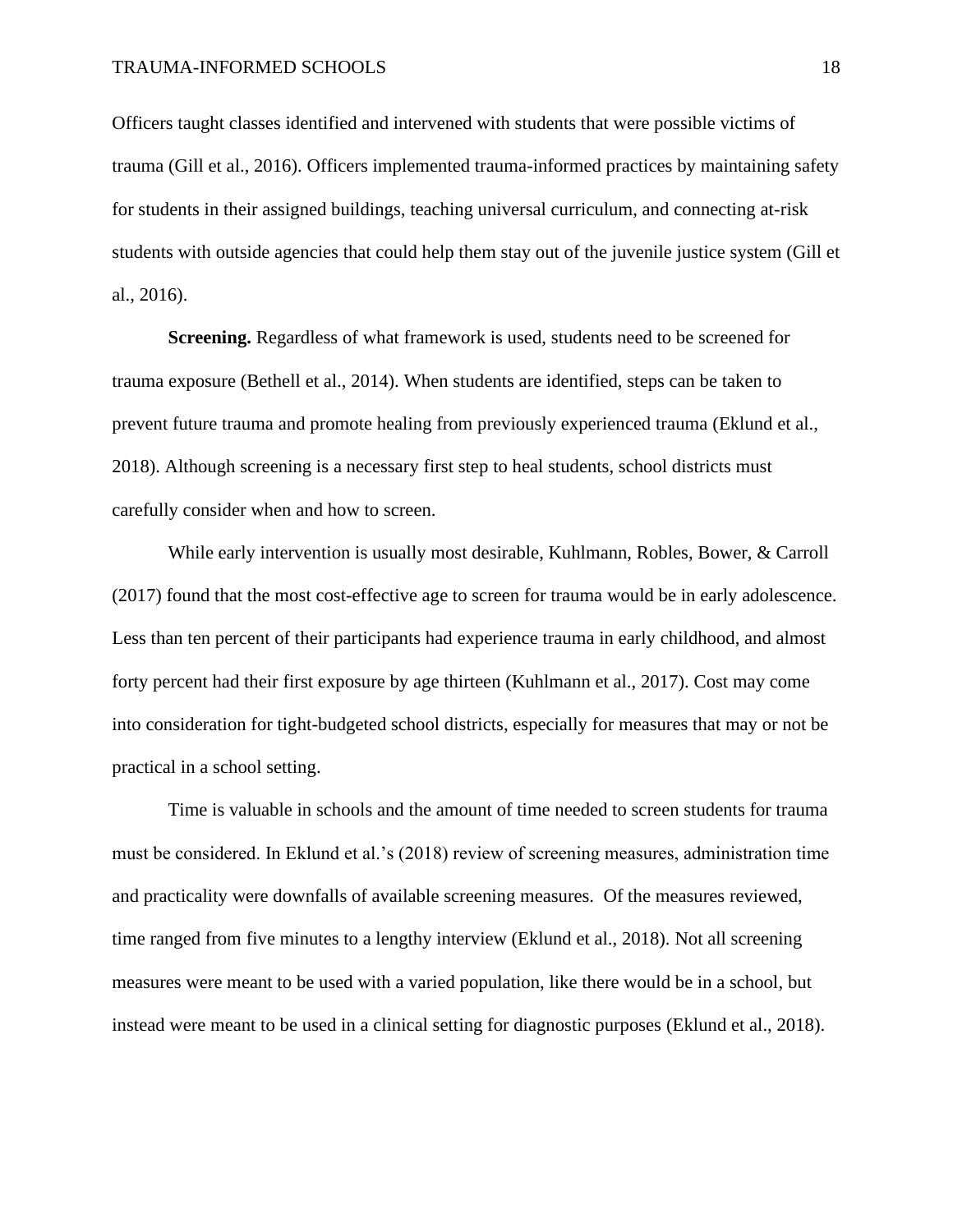Therefore, schools would need to carefully consider all measures before attempting to implement them school-wide as screening measures.

**Staff training.** Some school districts offer staff-wide trainings for teachers in traumainformed practices, reaching all staff at one time (McIntyre et al., 2019). Blitz et al. (2016) found that teachers felt that they needed more training and tools available to them to support their students that had experienced trauma. Trainings should be used to ensure that teachers are both aware of the impacts of trauma as well as recognize the signs of trauma (McIntyre et al., 2019; SAMHSA, 2014). Holmes et al. (2014) found that training can even be used effectively with staff in early childhood settings.

Another avenue that could be taken is through training pre-service teachers before they enter the workforce. In a study by RB-Banks & Meyer (2017), pre-service teachers worked with a sand play therapist to learn about trauma. This therapist taught the pre-service teachers how to recognize trauma, how trauma impacts students' development, and how movement can be used as a way to express and move forward from the trauma (RB-Banks & Meyer, 2017). These preservice teachers felt prepared to enter the workforce and to work with populations of students that had experienced trauma (RB-Banks & Meyer, 2017).

**Secondary traumatic stress.** In addition to needing support in the form of training, school staff may also require support in mitigating the effects of secondary traumatic stress. Secondary traumatic stress, also known as compassion fatigue, has received attention in the mental health field, but is just now beginning to receive attention in the education field (Borntrager et al., 2012). Secondary traumatic stress involves the behaviors and emotions that come with helping traumatized individuals (Borntrager et al., 2012). With the high numbers of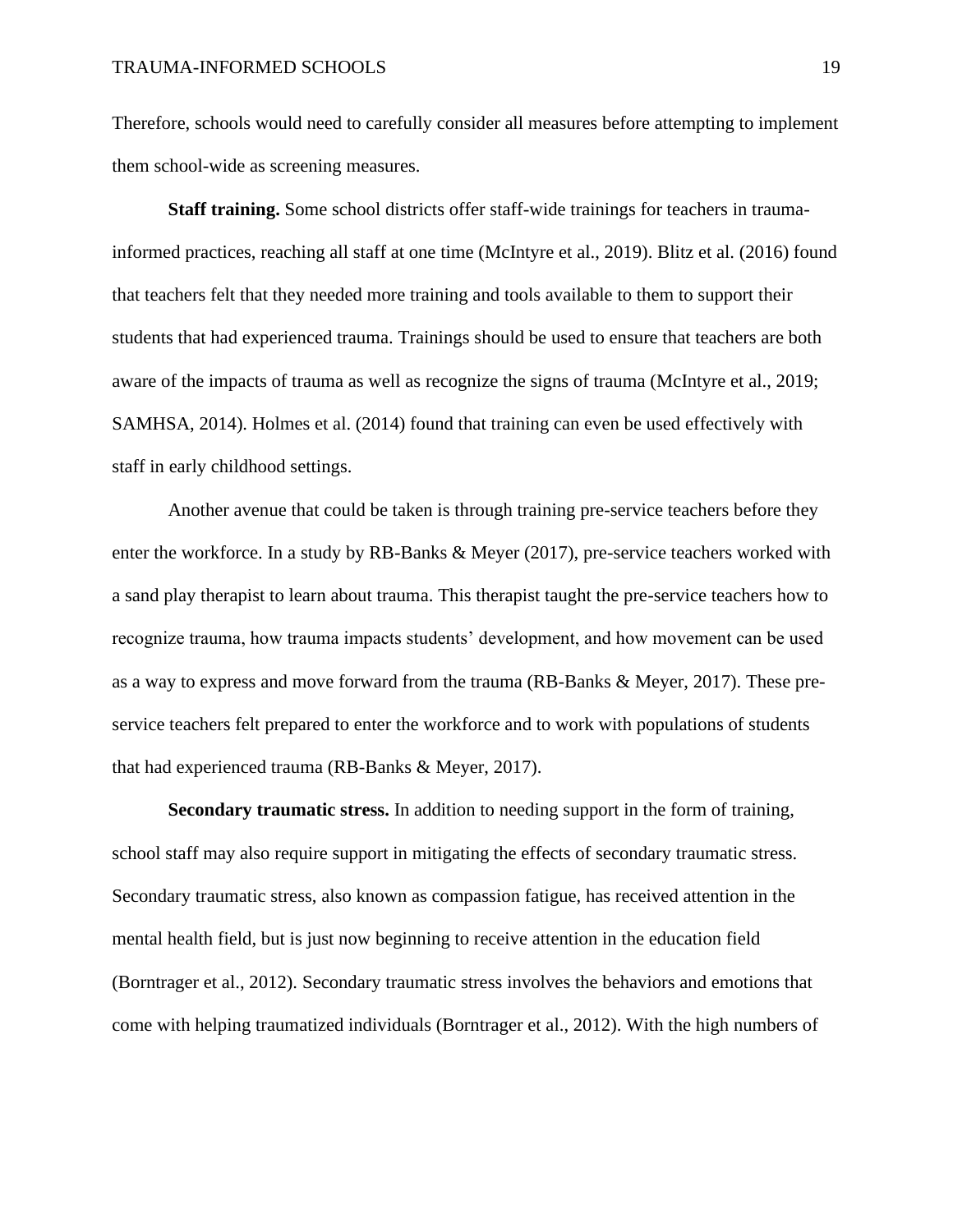students that have experienced trauma, it is likely that secondary traumatic stress is prevalent in the population of adults that work with and support them.

Blitz et al. (2016) found that staff in their study felt stressed and worn down because of the emotional burden of caring for their students. Borntrager et al. (2012) explain that secondary traumatic stress can cause individuals to feel numb, to be hyper-aroused, experience intrusive thoughts, and feel depressed. Individuals may also exhibit avoidance behaviors (Borntrager et al., 2012). Based on their results from subscales in avoidance, arousal, and intrusion, Borntrager et al. (2012) found that three-fourths of their participants met criteria for a PTSD diagnosis. These alarming findings call for schools to provide supports not only for students, but for staff as well.

**Behavior policies.** Schools districts need to ensure that proposed and enforced behavior policies are trauma-informed (SAMHSA, 2014). Students that have experienced trauma may exhibit behaviors that lead to office referrals and removal from class (Rumsey & Milsom, 2019). Punitive punishments may lead to further traumatization, rather than healing (SAMHSA, 2014). Additionally, children that have experienced trauma benefit from connections with the adults in their lives, so removal from the school severs these connections (Brunzell et al., 2016). Therefore, efforts should be made to avoid isolating and punishing the student for effects of their trauma through carefully-developed and thoughtful behavior policies.

#### **Community Collaboration**

The goal of trauma-informed schools to intervene and provide healing services for students is a daunting task for schools that already have so many other responsibilities and obligations. However, with collaboration with community members and outside mental health services, it is possible (Rumsey & Milsom, 2019; SAMHSA, 2014). Felitti et al. (1998) called for community partnerships to better health outcomes in communities, and schools can use that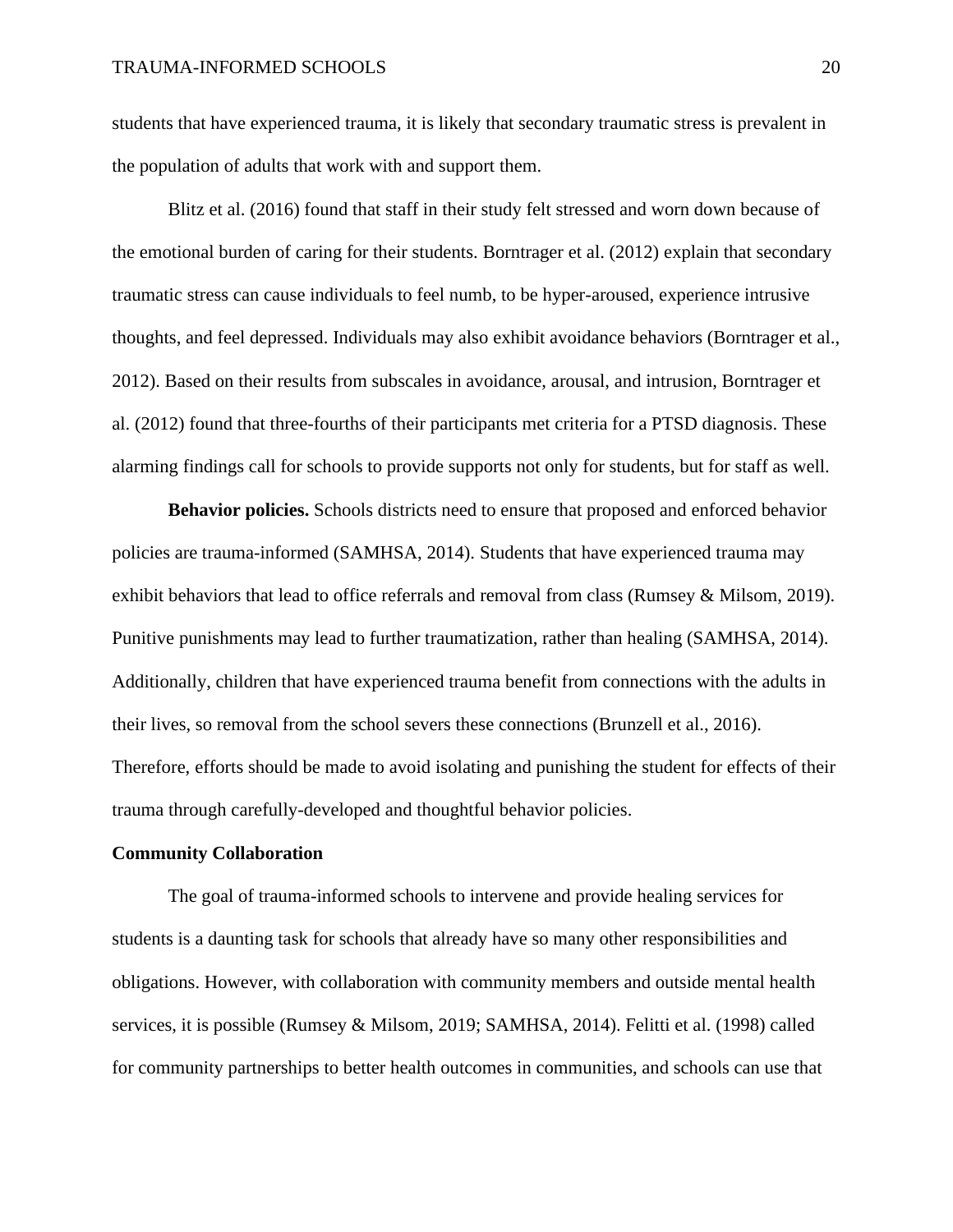advice to better academic outcomes. Additionally, schools can partner with families in order to offer the best outcomes for students (Rumsey & Milsom, 2019; Swick et al., 2012).

**Mental health service/school collaboration.** Schools cannot provide all services needed in a trauma-informed system without the help from outside agencies. In the study conducted by Holmes et al.(2014), mental health agencies were brought in to provide services to young children at Head Start education centers and to train staff on trauma-informed practices. The researchers found that this combination of expertise was very effective for students and staff as reported by teachers and parents (Holmes et al., 2014).

Mental health service providers can play a role in tiered supports. Frydman & Mayor (2017) found that if schools were unable to provide the level of individualized support necessary for students that had the most needs, they could be referred to outside mental health agencies. At the universal level of support, Holmes et al. (2014) described a model where mental health professionals served as consultants to help teachers with setting up therapeutic classroom environments. Mental health professionals have expertise that can be useful for all teachers, including those that have not begun teaching in their own classroom yet.

RB-Banks & Meyer (2017) found that collaboration with mental health services could also aide in the training of pre-service teachers. The participants initially felt that the two fields were very different but grew in their understanding of how therapists and teachers may work together in the classroom (RB-Banks & Meyer, 2017). If this model was available at more universities, more teachers would have expertise on how to collaborate with mental health professionals in a school setting.

**Buffers.** Studies have found relationships to act as buffers against trauma (Brunzell et al., 2016; Goldner et al., 2011; Heinze et al., 2018; Moore & Ramirez, 2015). In a study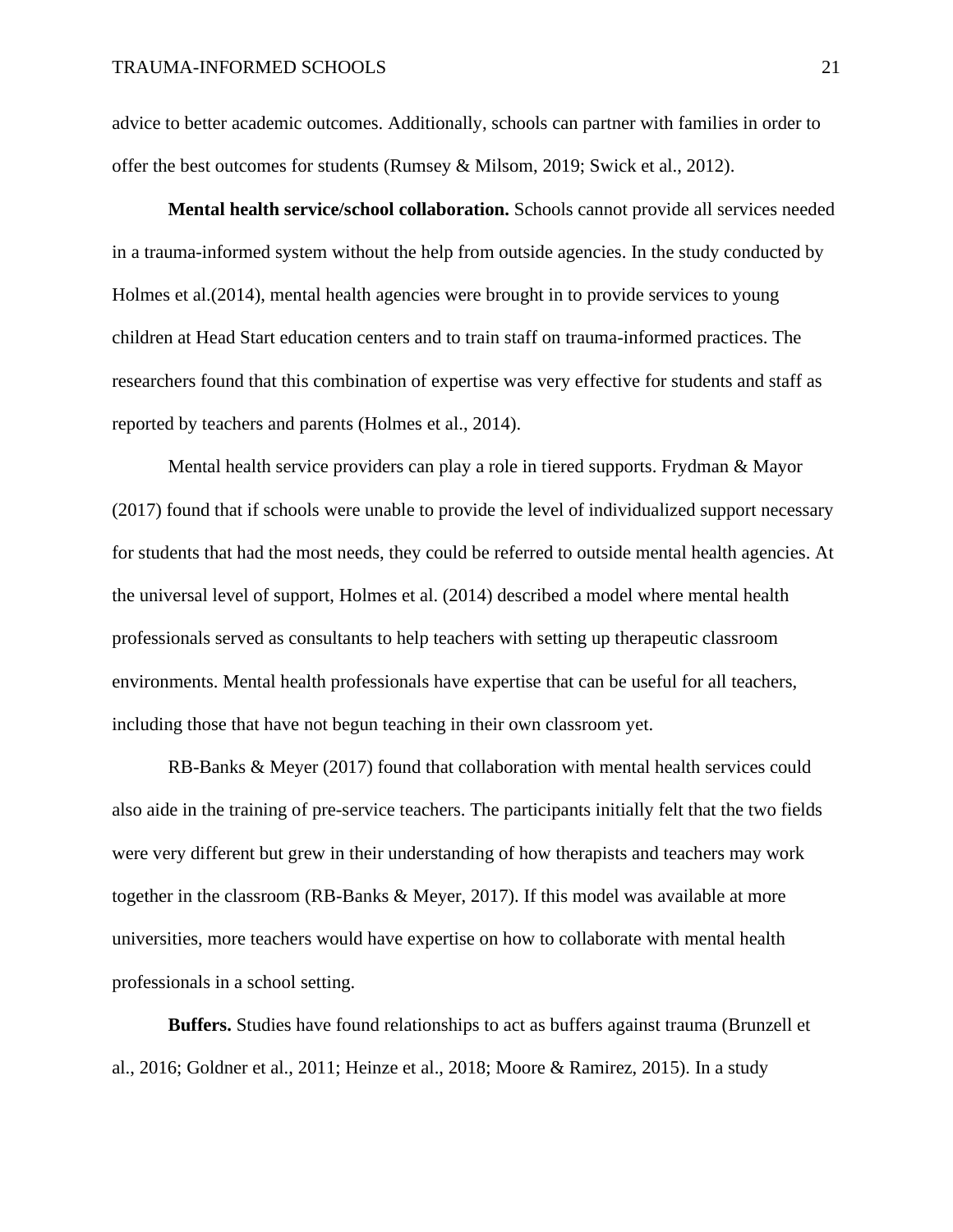conducted by Goldner et al. (2010), researchers found that middle school students that spent more time with their parents were more likely to receive protective factors from their support. Heinze, Cook, Wood, Dumadag, & Zimmerman (2017) found similar results with friendship attachments. Adolescents in this study that had experienced violence but had securely attached friendships were more likely to have better mental health outcomes as adults (Heinze et al., 2017). Hines (2014) found relationships as buffers to be a common theme in her own study of children that had witnessed family violence.

Shonkoff et al. (2019) explains these improved outcomes as the result of decrease stress responses. Buffers, such as supportive adults and friends can help the individual cope with the stressful situation (Shonkoff et al., 2019). This positive coping can keep stress from getting to the point or continuing to be toxic, which eliminates long-term negative effects of toxic stress (Shonkoff et al., 2019). Moore & Ramirez (2015) also found that buffers, such as parents, could mediate the effects of ACEs. Finally, buffers have been found to promote resilience (Bethell et al., 2014; Brunzell et al., 2015).

**Parent/school collaboration**. Since parents can offer such positive effects for children that have experienced trauma, schools should collaborate with them for the benefit of students. In a study conducted by Cummings et al. (2017), over half of participants described family partnerships as a good way to support students that had experience trauma. Swick et al., (2013) also stress the importance of family engagement in helping students heal from trauma. Schools can collaborate with parents through providing information on how to best help their children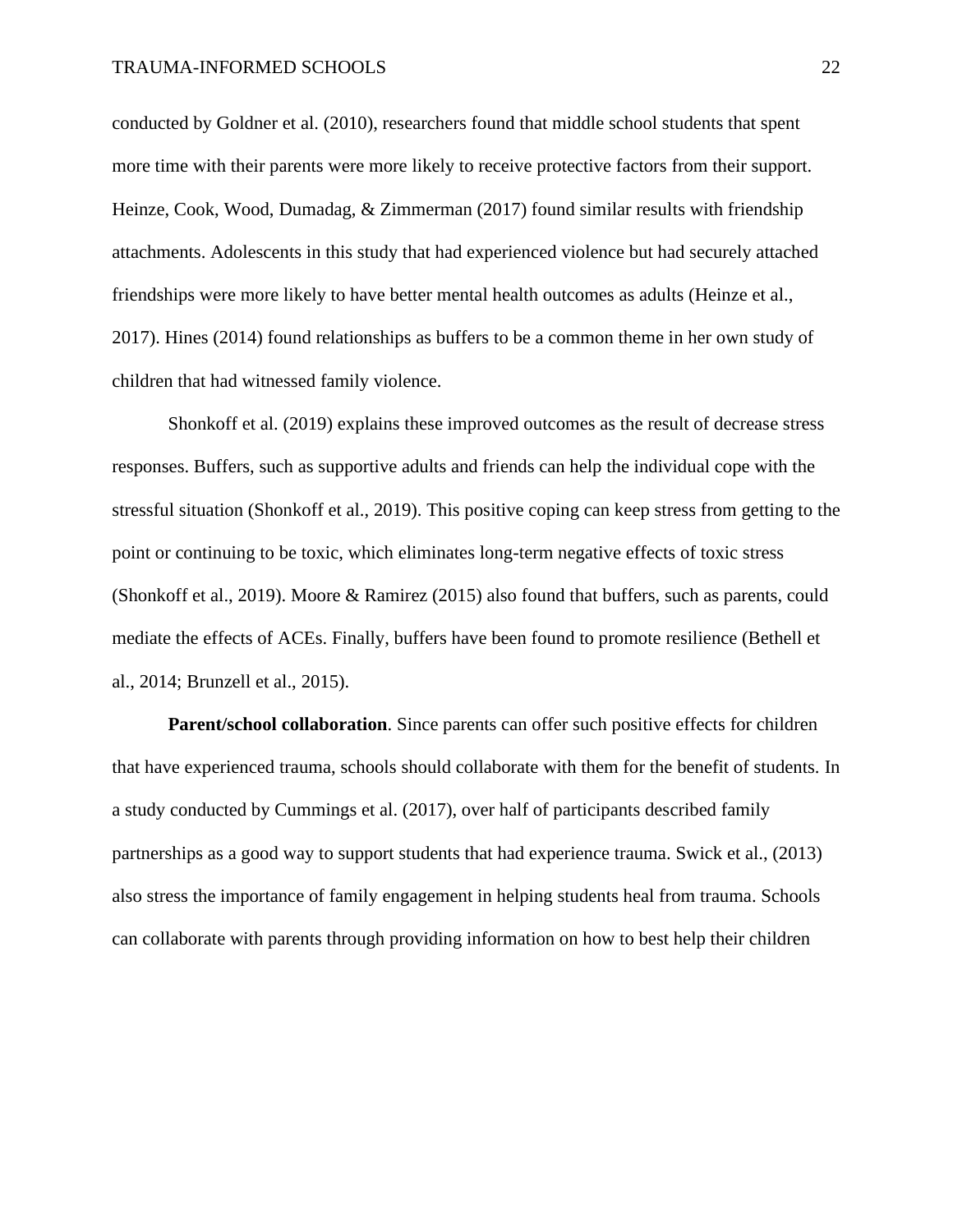with school work and providing parents with opportunities to make important school decisions (Rumsey & Milsom, 2019).

Blitz et al. (2016) noted the frustration that teachers feel when working with parents that seem uninvolved in school. However, Blitz et al. (2016) described the importance of viewing families through a trauma-informed lens, just like students would be. This view helps teachers better understand the adversity that families may be facing and how those struggles impact the student (Blitz et al., 2016).

#### **Roadblocks to Implementation**

Despite the promising benefits that trauma-informed practices in schools can offer students, there are roadblocks that keep schools from making necessary changes. Since schools are not identical, serving the same population, there is no trauma-informed program that has been developed that will be perfect for every school (Ijadi-Maghsoodi et al., 2017). Schools must make programs fit their needs, and teachers must be on board with the changes (Ijadi-Maghsoodi et al., 2017; McIntyre, Baker, Overstreet, & New Orleans Trauma-Informed Schools Learning Collaborative, 2019).

**School fit.** When implementing school-wide, systemic changes, it is important that they reflect the needs of the school and its student population. In a study conducted by Ijadi-Maghsoodi et al. (2017), a resilience-building curriculum originally designed for children of military families was adjusted to fit the needs of urban high schools in the southwest United States. The researchers found, while the program had less fidelity due to the changes made to its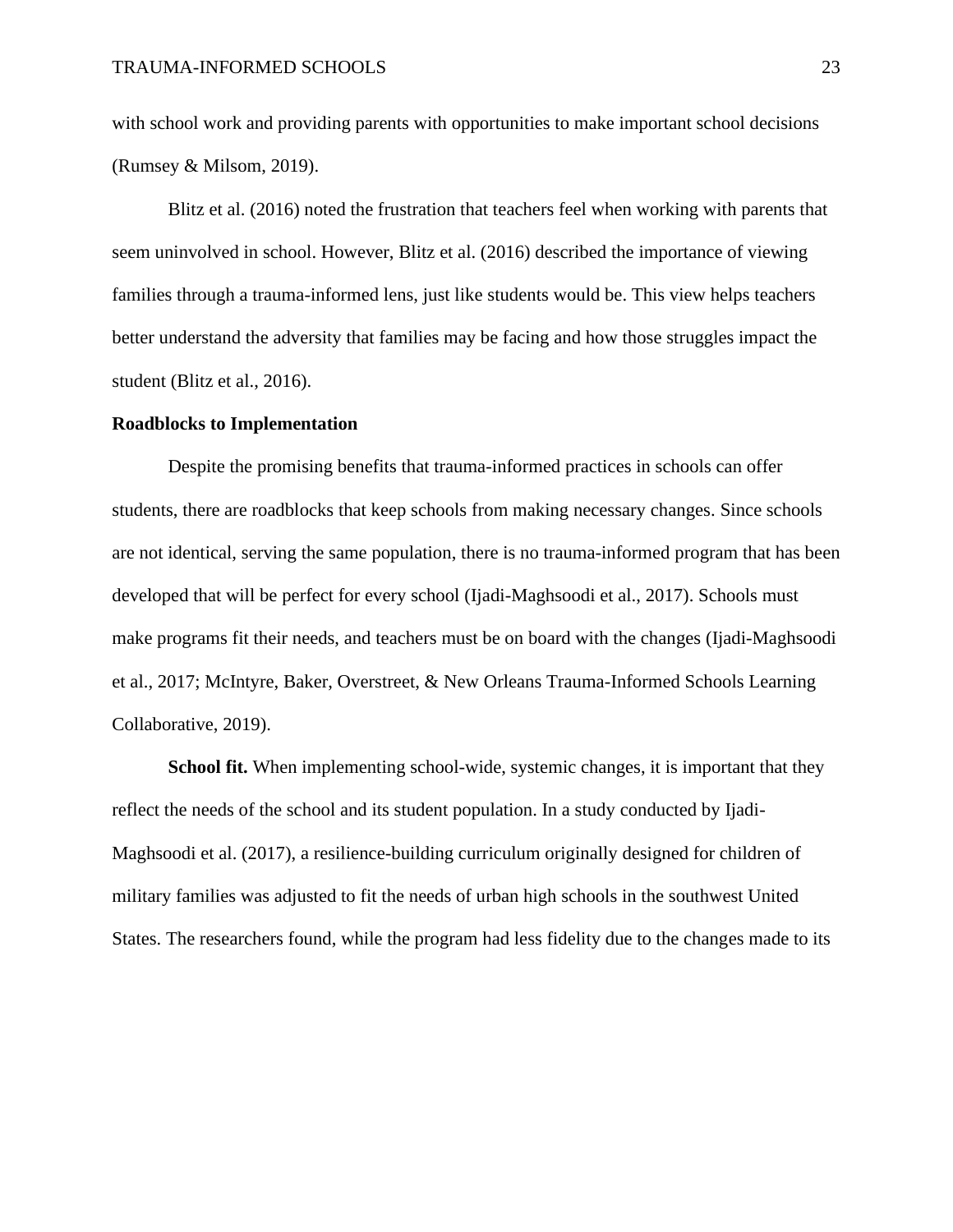implementation, the changes were effective and met the needs of that particular student population (Ijadi-Maghsoodi et al., 2017).

In a study conducted by McIntyre et al. (2019), teachers attended a training on traumainformed practices. The authors found that teachers rated the trainings with more acceptability if they felt that the strategies could fit into their current school and placement (McIntyre et al., 2019). The amount that the teachers learned about the strategies was not as strong of a predictor for acceptability as perceived school fit (McIntyre et al., 2019). Not only do the practices have to fit the needs of the schools and students, but they have to fit the staff that have to implement them.

**Teacher buy-in.** In order for teacher training on trauma-informed practices to be effective, teachers and administrators must buy into the practices being presented to them (Crosby, Howell, & Thomas, 2018). In a study conducted by Blitz et al. (2016), teachers did not value a culturally responsive teaching training that the district provided. The teachers felt that they were already culturally sensitive since they treated all students the same, and some of the teachers even took offense to it (Blitz et al., 2016). Without staff buy-in, trainings cannot be effective (Walkley & Cox, 2013).

#### **Applications for Teachers**

Teachers make the day-to-day decisions of how their classroom will run within the district and school-wide policies put in place. Teachers should strive to develop classroom environments that promote feelings of safety, consistency, and attachment (Swick et al., 2012).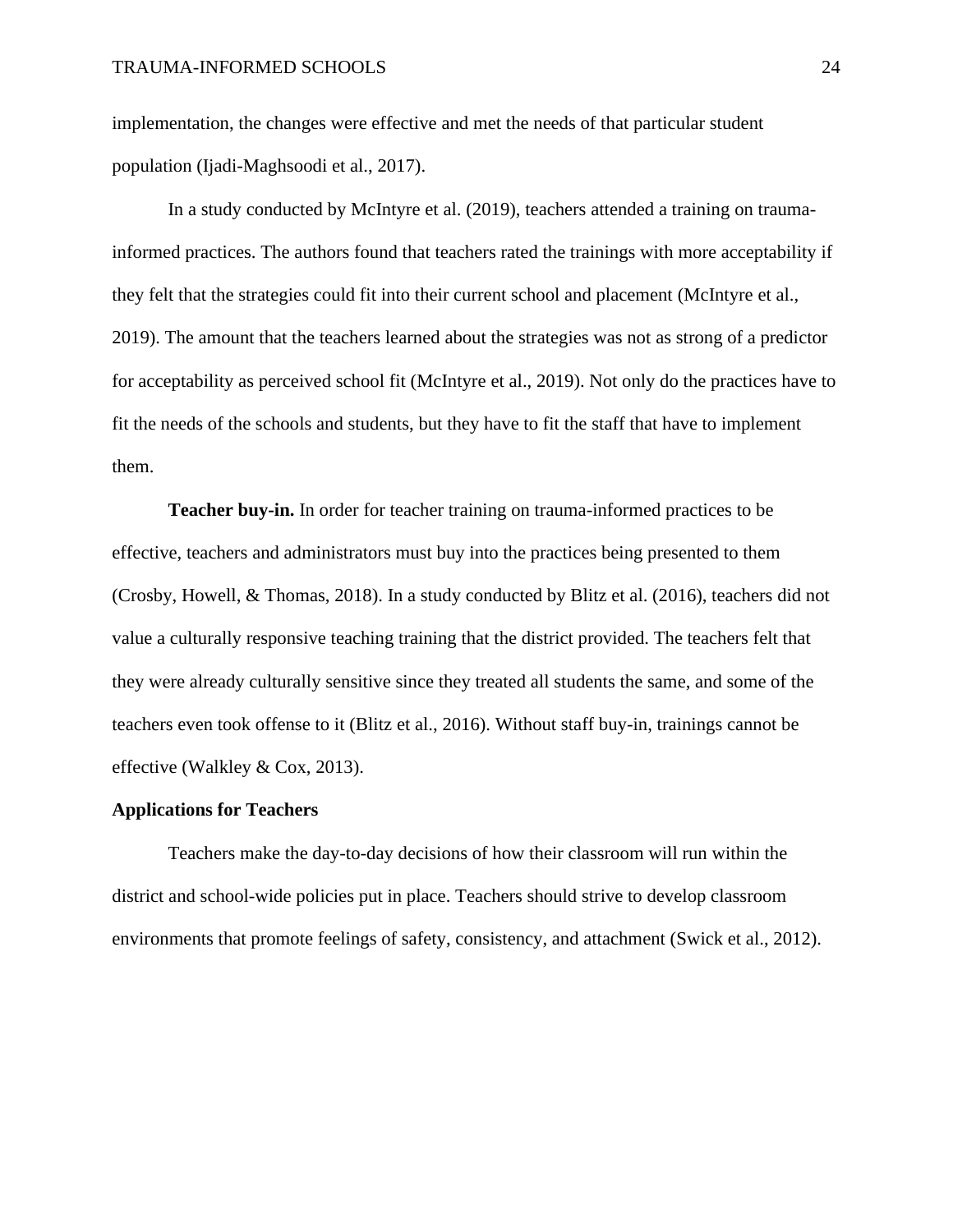This can be done through adjustments in academic practices, relationship building, and classroom environment (Holmes et al., 2015).

**Academic practices.** Teachers that are aware of the effects of trauma understand the effects that it can have on learning processes (Blitz et al., 2016; Frydman & Mayor, 2017). These teachers use academic supports for memory and concentration as well as other learning processes (Blitz et al., 2016). Crosby et al. (2018) also suggest that the use of immediate feedback creates a safe, predictable learning environment where students can focus their attention on learning tasks.

Teachers that understand trauma can help their students understand how trauma effects them and how to build resilience through integrated lessons (Baglivio  $\&$  Epps, 2015). Instruction in social skills and coping skills can be combined with other content lessons (Blitz et al., 2016). Teachers can also model the use of these strategies and provide students with opportunities to practice their skills (Crosby et al., 2018).

Children may need to use physical means to express themselves and work through trauma since they lack the verbal capacities to do so (RB-Banks & Meyer, 2017). Instead of having a student sit down and be quiet, they may need movement to work through difficult situations and get ready to learn again. Movement was also used as a way to cope with trauma in a study conducted by Brunzell, Stokes, & Waters (2016). Students were given brain breaks and taught about the body's physical responses to stress (Brunzell et al., 2016). Finally, mindfulness activities can help students to regulate their emotions and focus (Brunzell et al., 2016).

**Relationship building.** Like parents, teachers can serve as buffers through building relationships with students (Shonkoff et al., 2019). These relationships where teachers demonstrate warmth and genuineness can help students to feel connected to others and ready to learn new information (Brunzell et al., 2016). These relationships can be built through Check In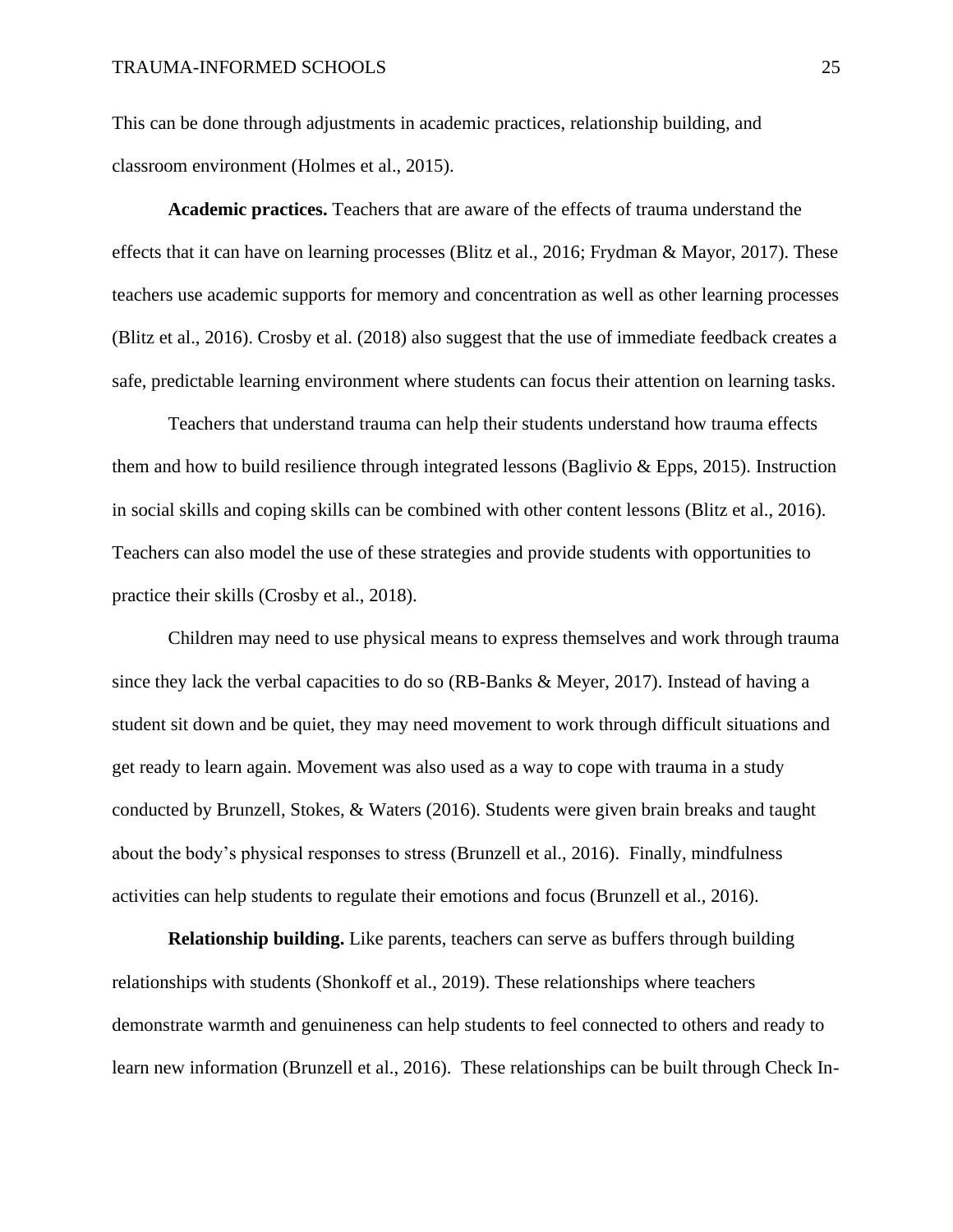Check Out. In CICO, teachers meet with students before and after school about a given goal (Horner et al., 2010). They are encouraged to meet their goal and praised for their progress (Cavanaugh, 2016).

RB-Banks & Meyer (2017) and Cummings et al. (2017) both stress the importance of positive interactions with students that have experienced trauma. This requires teachers to be aware of trauma and respond in appropriate ways (SAMHSA, 2014). Roughly half of participants in a study described appropriate reactions as being slow to anger or judgement when a student misbehaves (Cummings et al., 2017). These behaviors may be signs of trauma. Brunzell et al. (2015) suggest the use of unconditional positive regard to help students to feel cared for, regardless of their behaviors.

**Classroom environment.** Finally, teachers that understand trauma create safe and predictable classrooms that resist re-traumatization through behavior management strategies and clear expectations (Cummings et al., 2017; Holmes et al., 2015; SAMHSA, 2014). Keeping a consistent schedule each day and preparing students for upcoming changes in the schedule ahead of time helps students reach their need for consistency (Swick et al., 2013).

The physical environment of the classroom can also be used to make students feel safe (Cummings et al., 2017). Triggers, like loud noises, can make students feel re-traumatized, so efforts should be made to minimize possible re-traumatization (Cummings et al., 2017). Teachers may also need to be aware of the tone of their voice and proximity to students to avoid triggering stress responses (Crosby et al., 2018).

Finally, teachers can proactively avoid escalated behaviors by closely monitoring students and having a safety plan in place for when students feel escalated (Brunzell et al., 2016; Crosby et al., 2018). Plans may involve short breaks out of the classroom to get a drink or talk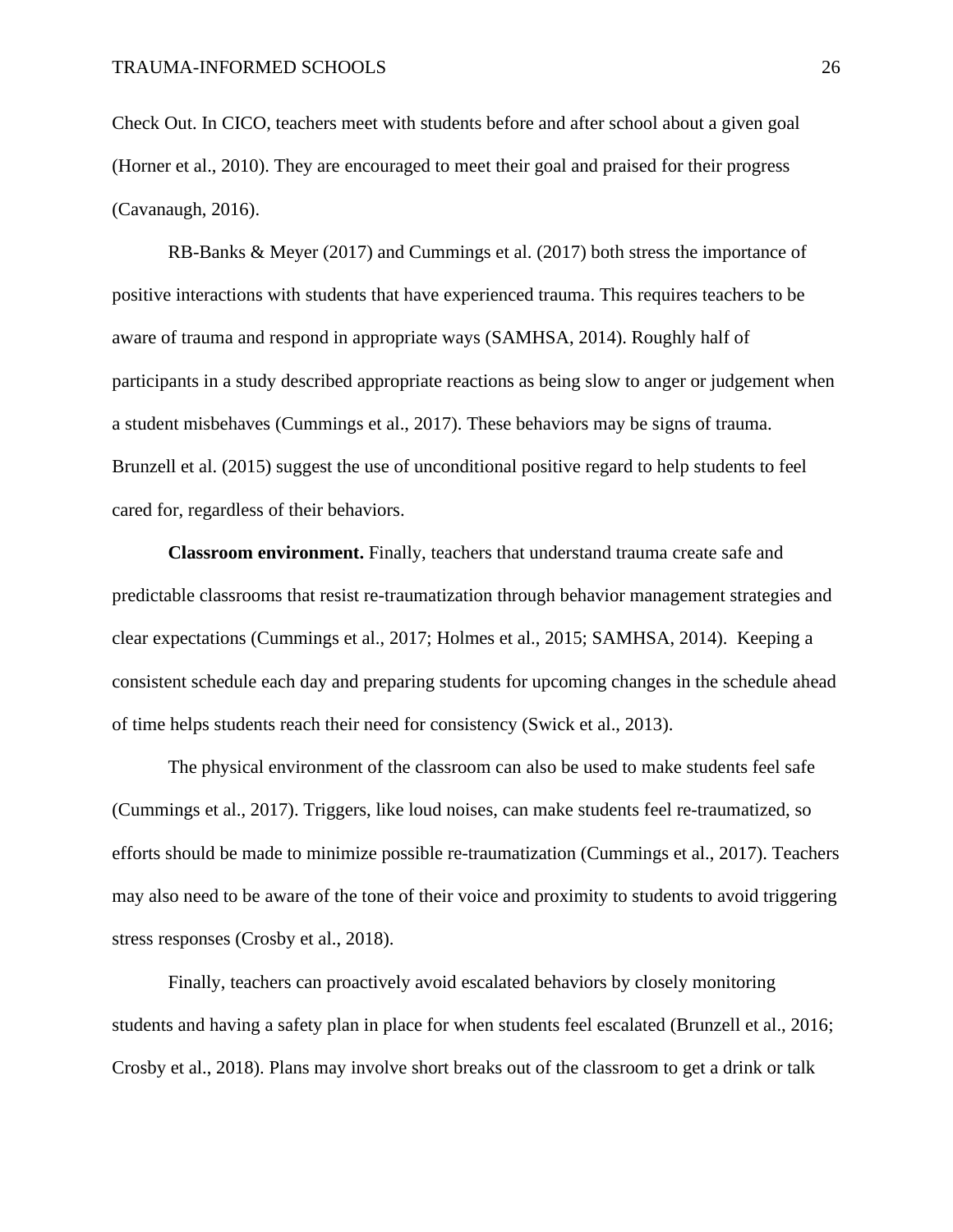with another teacher or the opportunity to listen to music (Brunzell et al., 2016). Students can also be given choices with clear boundaries to help them feel autonomy in the classroom (Crosby et al. 2018; Rumsey & Milsom, 2019). With positive changes to classroom practices, students may begin to heal.

#### **Potential Impacts of Trauma-Informed Schools on Students**

While trauma-informed schools are just getting their start, they have the potential to decrease the negative impacts faced by those that have experienced trauma. Negative adult outcomes can be partially mitigated with early interventions that help students understand their own triggers, the impacts of trauma on their bodies, and positive ways of coping with that stress (Brunzell et al., 2016). Baglivio & Epps (2015) claim that early prevention may decrease the number of children that are involved in the juvenile justice system. Additionally, students that have experienced trauma are less likely to be incorrectly identified as having an emotional disturbance (Buxton, 2018). Students can be better understood and served when they are viewed through a trauma-informed lens.

Trauma-informed schools can even have positive effects for students that have experienced trauma. Students have experienced great improvements in hyperactivity, externalizing behaviors, and internalizing behaviors with trauma-informed practices (Holmes et al., 2014). Students have also reported that they have learned ways to manage stress, reach their goals, and deal with problems that they encounter day-to-day (Ijadi-Maghsoodi et al., 2017). Finally, trauma-informed schools can lead to healing and prevention of re-traumatization (SAMHSA, 2014).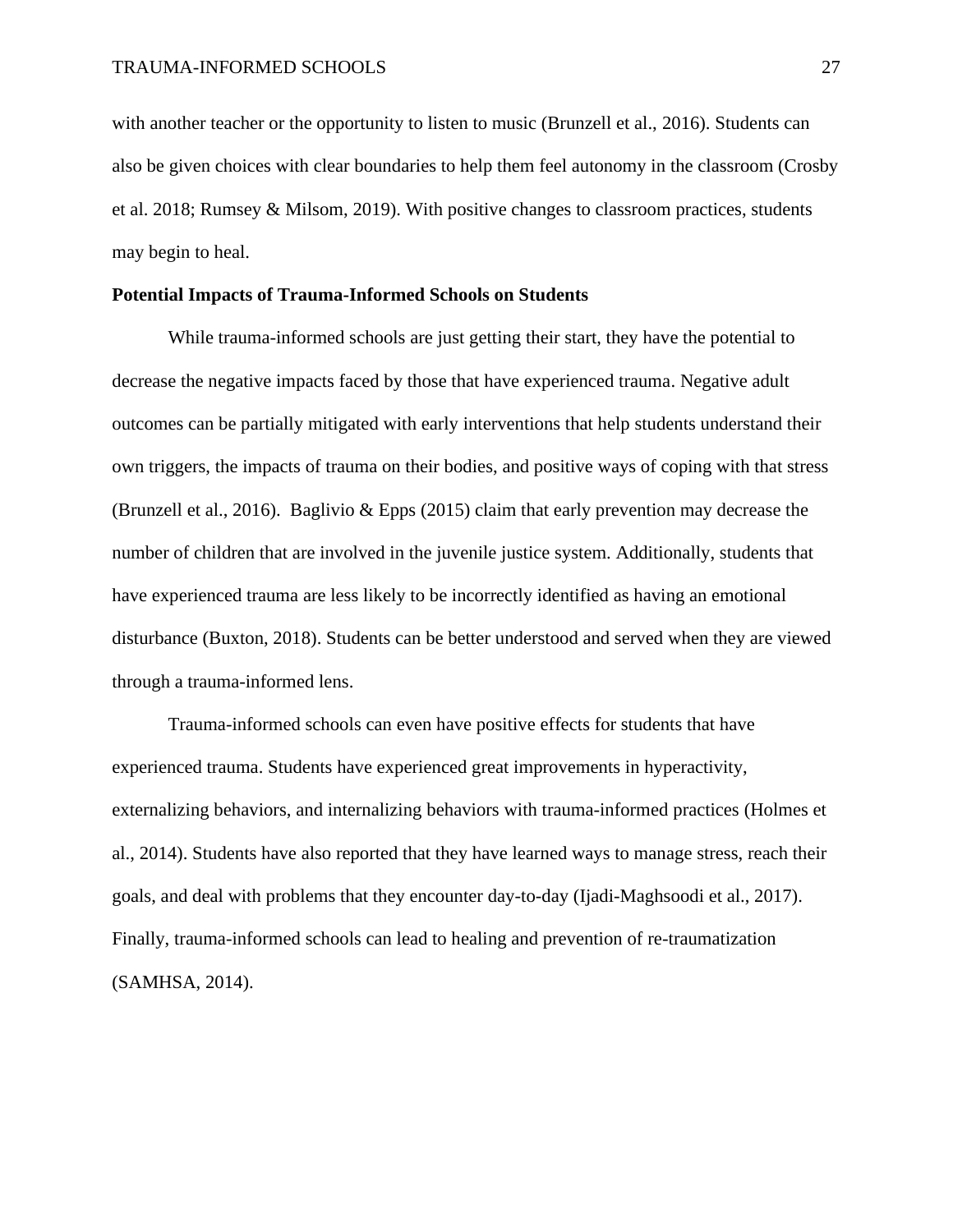#### **Conclusion and Areas for Future Research**

Despite the fact that trauma-informed schools are still in their infancy and there is insufficient legislation to mandate their adoption, they are needed for academic and behavioral success of the large portion of students that have experienced trauma (Eklund et al., 2018; Walkley & Cox, 2013). Trauma-informed schools are places where students feel safe and connected and can begin healing from their traumatic experiences through early identification and intervention (SAMHSA, 2014). Even though schools have primarily academic goals in mind, they serve as a unique location where a significant portion of communities can be reached (Cavanaugh, 2016). Additionally, the early interventions provided by trauma-informed schools can mitigate negative health outcomes and lessen the demand of tax payers to support other negative outcomes from experiencing childhood trauma (Baglivio & Epps, 2015; Brunzell et al., 2016).

Teachers and administrators that work in trauma-informed schools are well-trained and on board to meet the needs of their students (Crosby et al., 2018; Walkley & Cox, 2013). Policies are adopted that fit the school culture and student population being served (Ijadi-Maghsoodi et al., 2017). Staff that carry the emotional burden of their students are supported to alleviate the effects of secondary traumatic stress (Borntrager et al., 2012).

In trauma-informed schools, student behaviors are understood as effects of trauma rather than reasons for punitive punishment (SAMHSA, 2014). Since trauma is understood by teachers in a trauma-informed system, they recognize signs of trauma, structure their classroom environment carefully, and use behavior management strategies that avoid potential retraumatization (Cummings et al., 2017; SAMHSA, 2014). These teachers create relationships with their students and collaborate with families and mental health professionals to increase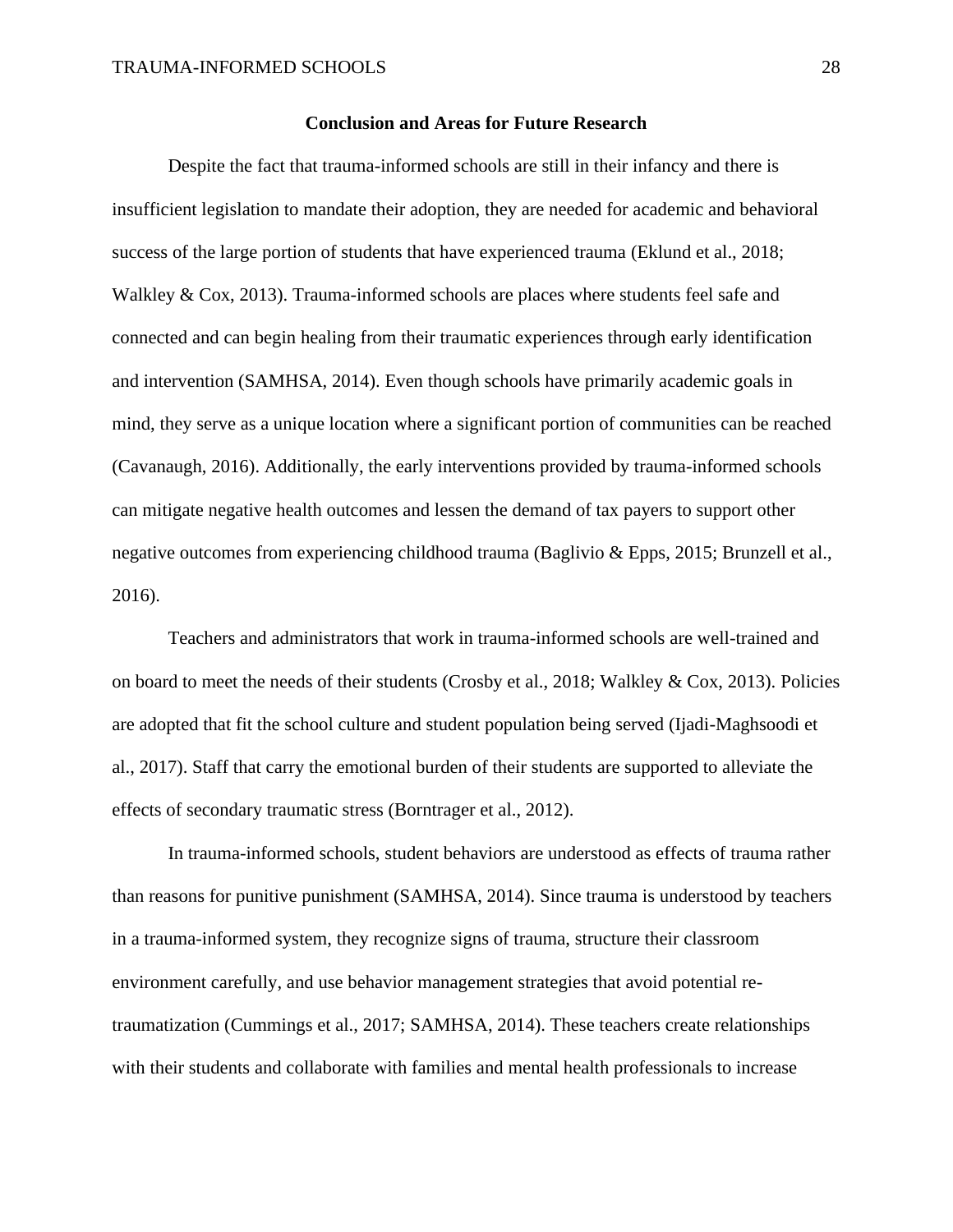academic gains (Brunzell et al., 2016; Holmes et al., 2014; Swick et al., 2013). Finally, these teachers utilize academic supports and resiliency building in their teaching (Blitz et al., 2016).

Although more and more evidence is being presented about the effects of trauma and potential role of schools in mitigating those effects, there are still areas that need to be studied further. Many studies conducted in the United States revolve around low-income, ethnically diverse, urban populations or large-scale populations (Baglivio & Epps, 2015; Ijadi-Maghsoodi et al., 2017). The only study that could be found that specifically targeted rural youth was conducted in Canada (Mykota & Laye, 2015). Mykota & Laye's (2015) study demonstrated that childhood trauma is not an issue left only to low income, urban areas, but that rural youth also experience significant levels of trauma. More research is needed in the effects of trauma on young people in rural America.

Additionally, the effects of interventions with early childhood populations lacks research. Holmes et al. (2014) found promising results with their study involving an adapted program for Head Start Programs. Additional research is needed to determine the immediate and long-term effectiveness of trauma-informed, early intervention in early childhood programs.

Next, only one study could be found on the effects of secondary trauma on staff of public schools (Borntrager et al., 2012). As noted, during their day, school staff are likely working with a child that has experienced trauma, which can increase their risk for secondary traumatic stress (Borntrager et al., 2012). More research is needed to determine how schools can best support employees as they work with traumatized youth. Additionally, Borntrager et al. (2012) conducted their study with teachers from rural area in the Midwest that may not reflect rates of childhood trauma and secondary trauma that are similar to the national average. Therefore, more research is needed to look into rates of secondary traumatization in subpopulations of teachers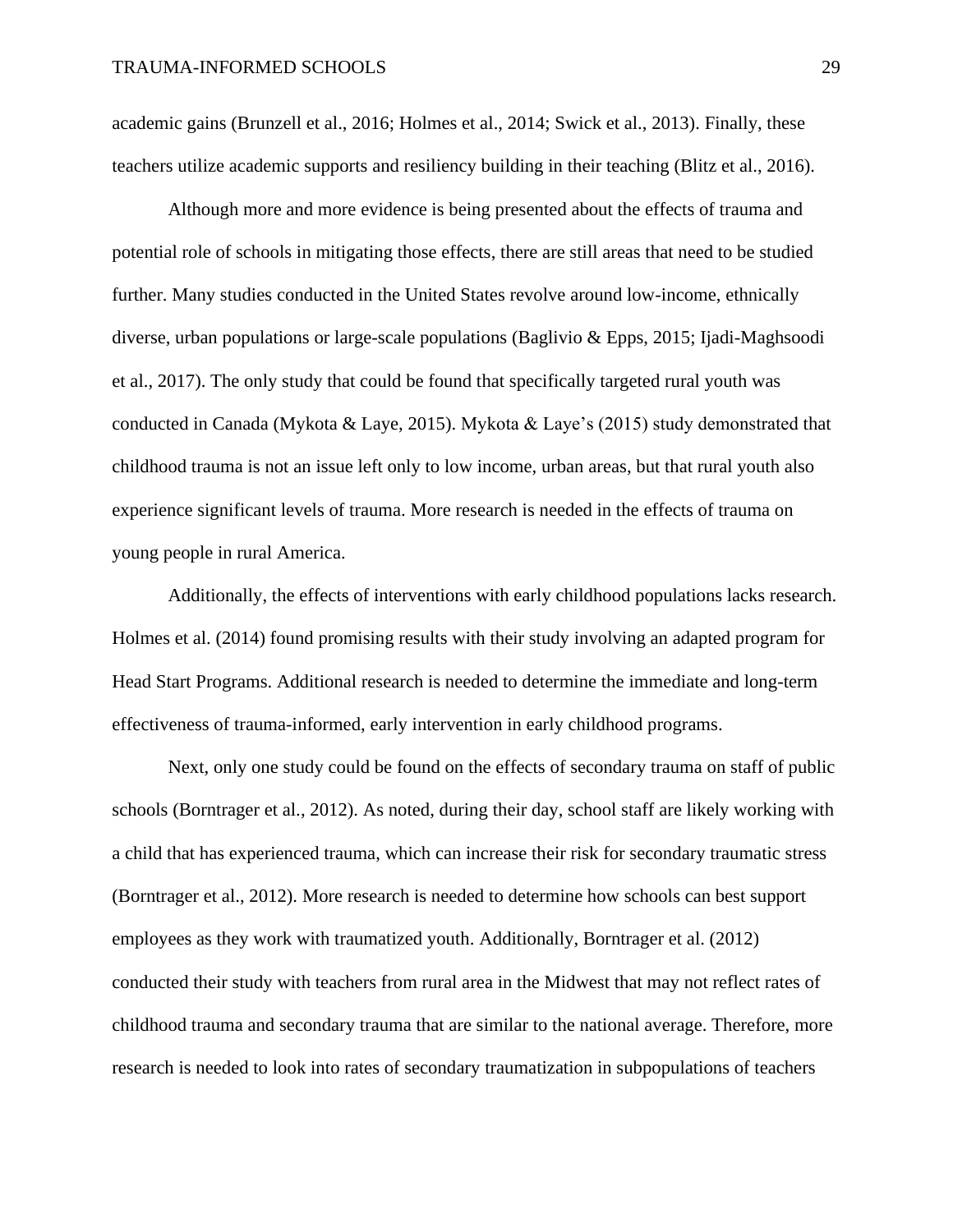#### TRAUMA-INFORMED SCHOOLS 30

that work in various geographic areas, grade levels, and with students of various levels of socioeconomic status.

The correlation between emotional disturbance diagnosis and trauma needs more attention. While Buxton's (2018) work is convincing, the study was done with a small population. More research with a larger population would better support those findings.

Finally, several studies that investigated the prevalence and effects of trauma were conducted with adults reflecting back on their childhood experiences (Bjorkenstam et al, 2013; Felitti et al, 1998; Grasso et al., 2015; Heinze et al., 2017). While subjecting children to trauma is immoral, more studies need to be conducted with interventions in place for children that have recently experienced trauma. If more research in this area is conducted, teachers will have research-based best practices for teaching students that have experienced trauma.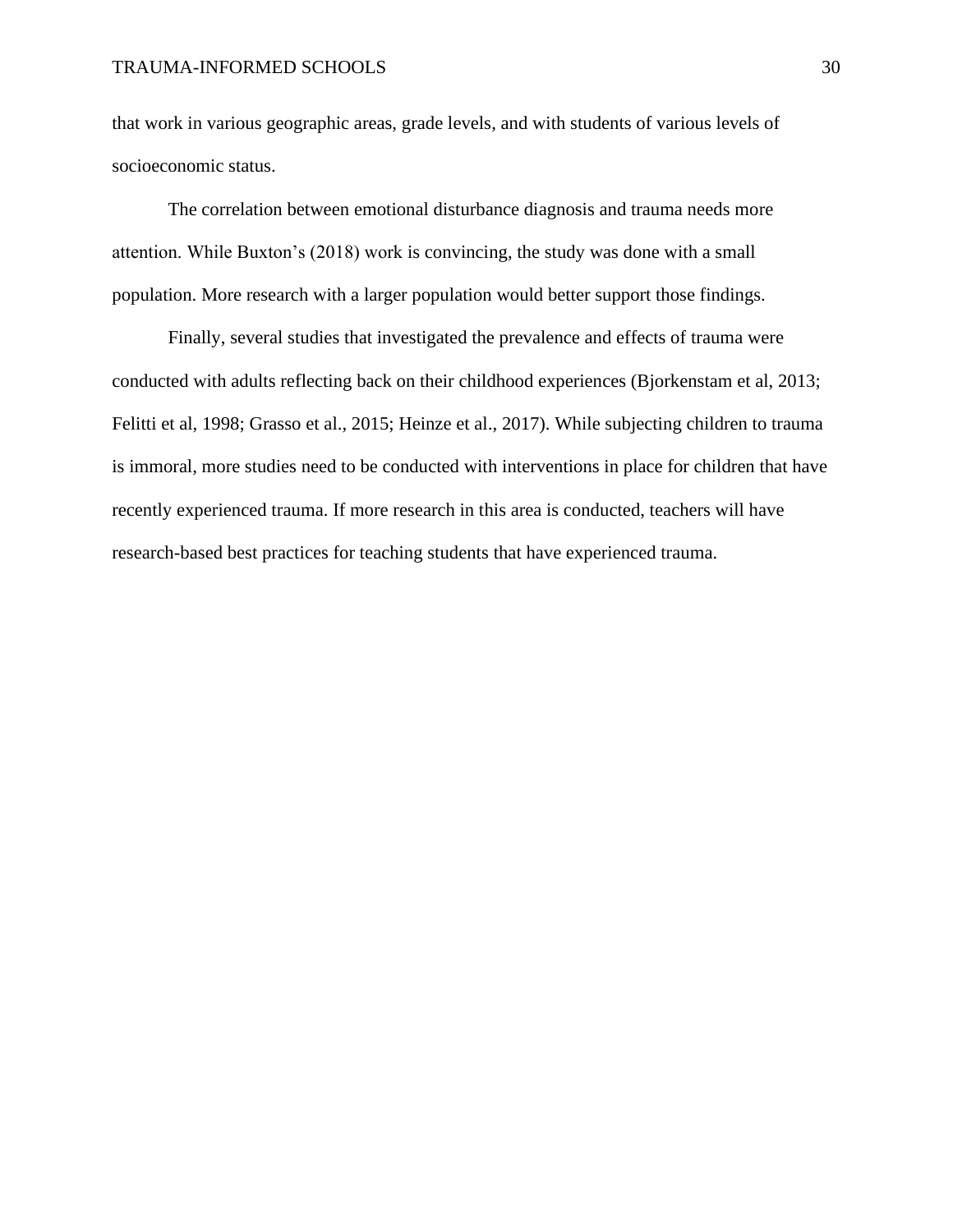#### References

- Baglivio, M. T., & Epps, N. (2015). The interrelatedness of adverse childhood experiences among high-risk juvenile offenders. *Youth Violence and Juvenile Justice*, *14*(3), 179–198. doi: 10.1177/1541204014566286.
- Bethell, C. D., Newacheck, P., Hawes, E., & Halfon, N. (2014). Adverse childhood experiences: Assessing the impact on health and school engagement and the mitigating role of resilience. *Health Affairs*, *33*(12), 2106–2115. doi: 10.1377/hlthaff.2014.0914.
- Björkenstam, E., Hjern, A., Mittendorfer-Rutz, E., Vinnerljung, B., Hallqvist, J., & Ljung, R. (2013). Multi-exposure and clustering of adverse childhood experiences, socioeconomic differences and psychotropic medication in young adults. *PLoS ONE*, *8*(1). 1-9. doi: 10.1371/journal.pone.0053551.
- Blitz, L. V., Anderson, E. M., & Saastamoinen, M. (2016). Assessing perceptions of culture and trauma in an elementary school: Informing a model for culturally responsive traumainformed schools. *The Urban Review*, *48*(4), 520–542. doi: 10.1007/s11256-016-0366-9.
- Borntrager, C., Caringi, J. C., van den Pol, R., Crosby, L., O'Connell, K., Trautman, A., & McDonald, M. (2012). Secondary traumatic stress in school personnel. *Advances in School Mental Health Promotion*, *5*(1), 38–50. doi: 10.1080/1754730X.2012.664862.
- Brunzell, T., Stokes, H., & Waters, L. (2015). Trauma-informed positive education: Using positive psychology to strengthen vulnerable students. *Contemporary School Psychology*, *20*(1), 63–83. doi: 10.1007/s40688-015-0070-x.
- Brunzell, T., Stokes, H., & Waters, L. (2016). Trauma-informed flexible learning: Classrooms that strengthen regulatory abilities. *International Journal of Child, Youth and Family Studies*, *7*(2), 218-234. doi: 10.18357/ijcyfs72201615719.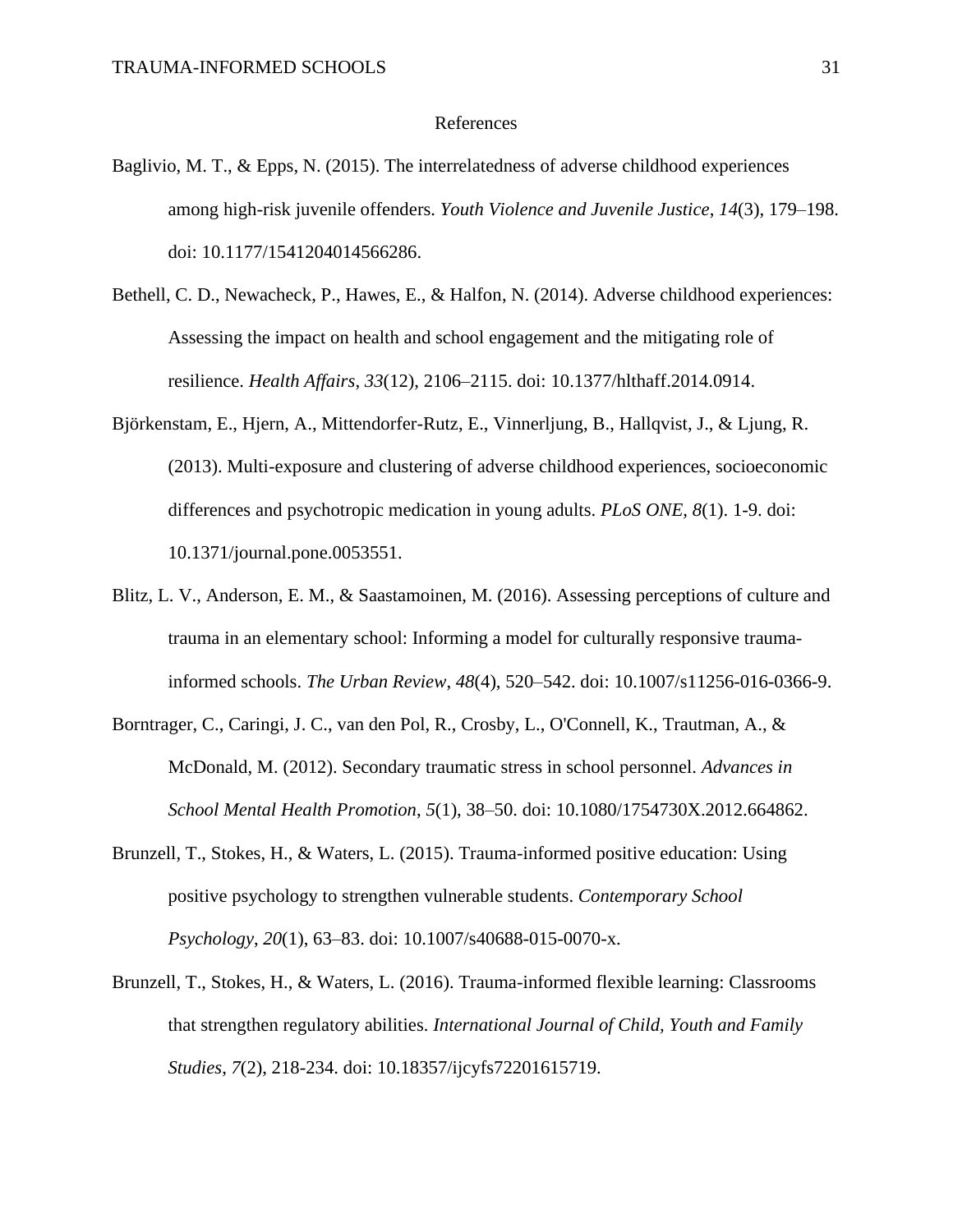- Buxton, P. (2018). Viewing the behavioral responses of ED children from a trauma-informed perspective. *Educational Research Quarterly, 41*(4), 30-49.
- Cavanaugh, B., (2016). Trauma-informed classrooms and schools. *Beyond Behavior, 25*(2), 41- 46. doi:10.1177/107429561602500206.
- Crosby, S. D., Howell, P., & Thomas, S. (2018). Social justice education through traumainformed teaching. *Middle School Journal*, *49*(4), 15–23. doi: 10.1080/00940771.2018.1488470.
- Cummings, K. P., Addante, S., Swindell, J., & Meadan, H. (2017). Creating supportive environments for children who have had exposure to traumatic events. *Journal of Child and Family Studies*, *26*(10), 2728–2741. doi: 10.1007/s10826-017-0774-9.
- Danese, A., Caspi, A., Williams, B., Ambler, A., Sugden, K., Mika, J., … Arseneault, L. (2010). Biological embedding of stress through inflammation processes in childhood. *Molecular Psychiatry*, *16*(3), 244–246. doi: 10.1038/mp.2010.5.
- Eklund, K., Rossen, E., Koriakin, T., Chafouleas, S. M., & Resnick, C. (2018). A systematic review of trauma screening measures for children and adolescents. *School Psychology Quarterly*, *33*(1), 30–43. doi: 10.1037/spq0000244.
- Felitti, V. J., Anda, R. F., Nordenberg, D., Williamson, D. F., Spitz, A. M., Edwards, V., … Marks, J. S. (1998). Relationship of childhood abuse and household dysfunction to many of the leading causes of death in adults. *American Journal of Preventive Medicine, 14*(4), 245–258. doi: 10.1016/s0749-3797(98)00017-8.
- Frydman, J. S., & Mayor, C. (2017). Trauma and early adolescent development: Case examples from a trauma-informed public health middle school program. *Children & Schools*, *39*(4), 238–247. doi: 10.1093/cs/cdx017.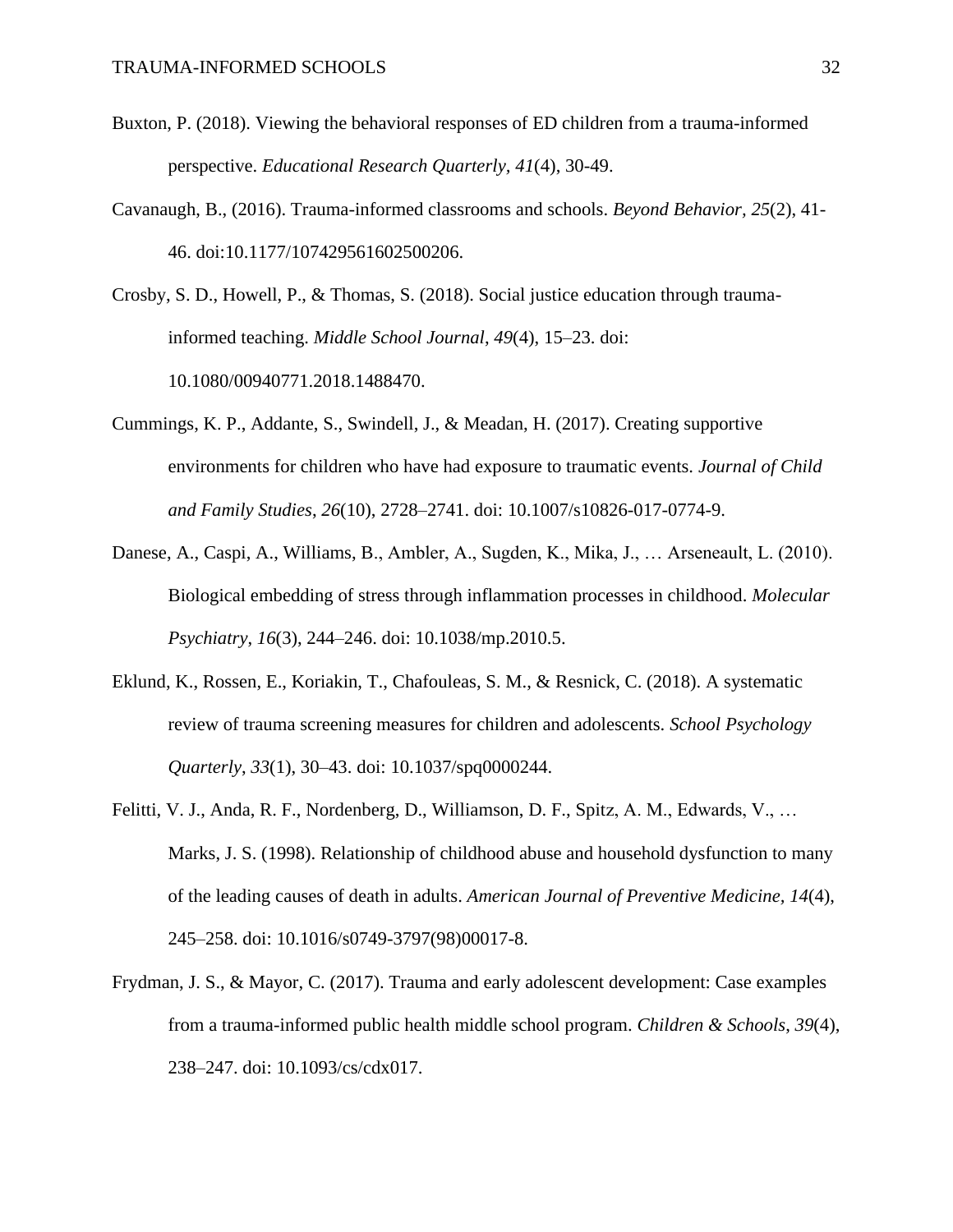- Gill, C., Gottfredson, D., & Hutzell, K. (2016). Can school policing be trauma-informed? Lessons from Seattle. *Policing: An International Journal of Police Strategies & Management*, *39*(3), 551–565. doi: 10.1108/pijpsm-02-2016-0020.
- Goldner, J., Peters, T. L., Richards, M. H., & Pearce, S. (2010). Exposure to community violence and protective and risky contexts among low income urban African American adolescents: A Prospective Study. *Journal of Youth and Adolescence*, *40*(2), 174–186. doi: 10.1007/s10964-010-9527-4.
- Grasso, D. J., Dierkhising, C. B., Branson, C. E., Ford, J. D., & Lee, R. (2015). Developmental patterns of adverse childhood experiences and current symptoms and impairment in youth referred for trauma-specific services. *Journal of Abnormal Child Psychology*, *44*(5), 871–886. doi: 10.1007/s10802-015-0086-8.
- Heinze, J. E., Cook, S. H., Wood, E. P., Dumadag, A. C., & Zimmerman, M. A. (2017). Friendship attachment style moderates the effect of adolescent exposure to violence on emerging adult depression and anxiety trajectories. *Journal of Youth and Adolescence*, *47*(1), 177–193. doi: 10.1007/s10964-017-0729-x.
- Hines, L. (2014). Children's coping with family violence: Policy and service recommendations. *Child and Adolescent Social Work Journal*, *32*(2), 109–119. doi: 10.1007/s10560-014-0333-9**.**
- Holmes, C., Levy, M., Smith, A., Pinne, S., & Neese, P. (2014). A model for creating a supportive trauma-informed culture for children in preschool settings. *Journal of Child and Family Studies*, *24*(6), 1650–1659. doi: 10.1007/s10826-014-9968-6.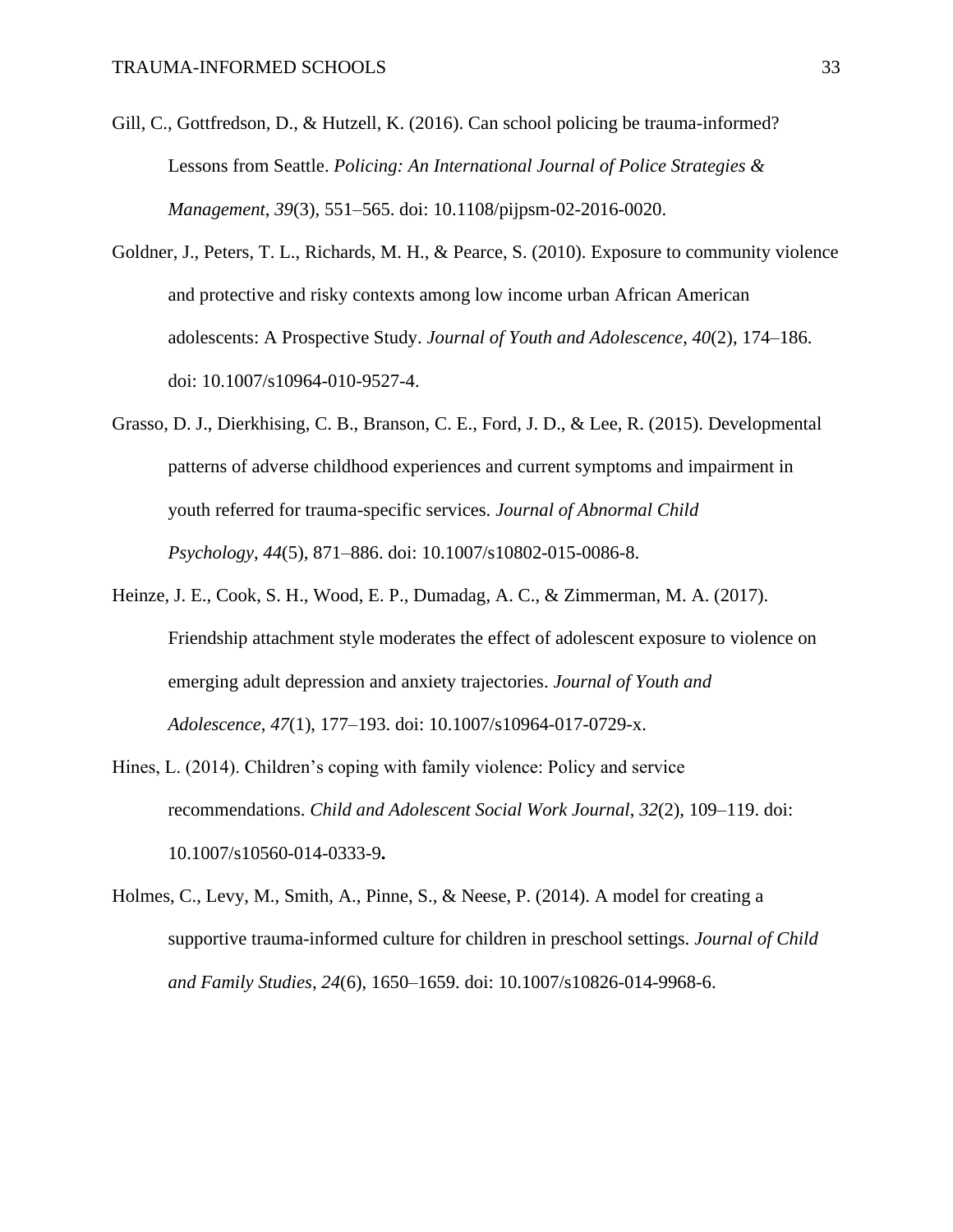- Horner, R. H., Sugai, G., & Anderson, C. M. (2010). Examining the evidence base for schoolwide positive behavior support. *Focus on Exceptional Children*, *42*(8). 1-14. doi: 10.17161/foec.v42i8.6906.
- Ijadi-Maghsoodi, R., Marlotte, L., Garcia, E., Aralis, H., Lester, P., Escudero, P., & Kataoka, S. (2017). Adapting and implementing a school-based resilience-building curriculum among low-income racial and ethnic minority students. *Contemporary School Psychology*, *21*(3), 223–239. doi: 10.1007/s40688-017-0134-1.
- Kuhlman, K. R., Robles, T. F., Bower, J. E., & Carroll, J. E. (2018). Screening for childhood adversity: The what and when of identifying individuals at risk for lifespan health disparities. *Journal of Behavioral Medicine*, *41*(4), 516–527. doi: 10.1007/s10865-018- 9921-z.
- Lepore, S. J., & Kliewer, W. (2013). Violence exposure, sleep disturbance, and poor academic performance in middle school. *Journal of Abnormal Child Psychology*, *41*(8), 1179– 1189. doi: 10.1007/s10802-013-9709-0.
- Liming, K. W., & Grube, W. A. (2018). Wellbeing outcomes for children exposed to multiple adverse experiences in early childhood: A systematic review. *Child and Adolescent Social Work Journal*, *35*(4), 317–335. doi: 10.1007/s10560-018-0532-x.
- McIntyre, E., Baker, C., Overstreet, S., & New Orleans Trauma-Informed Schools Learning Collaborative. (2019). Evaluating foundational professional development training for trauma-informed approaches in schools. *Psychological Services, 16*(1), 95-102. doi:10.1037/ser0000312.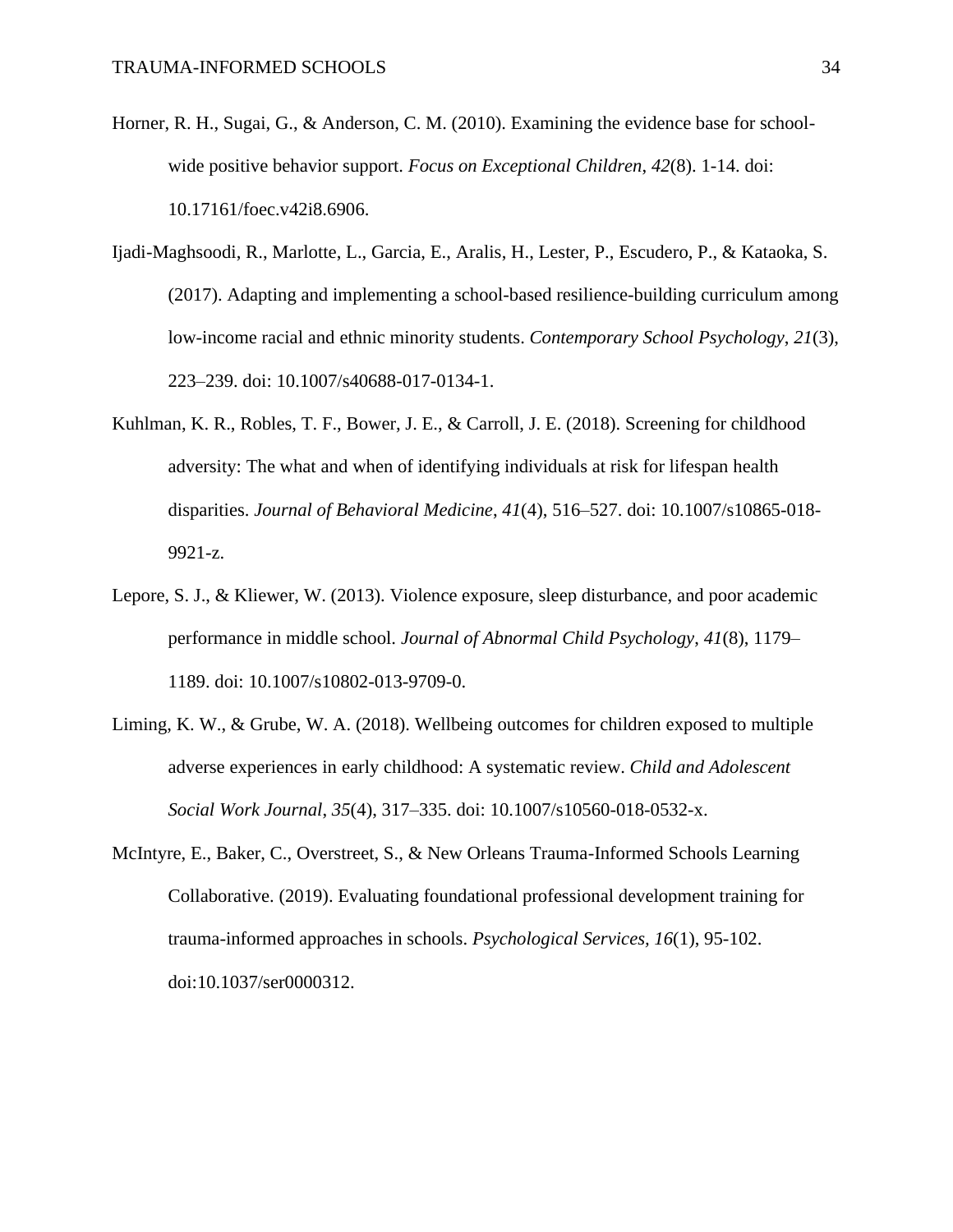- McKelvey, L. M., Edge, N. A. C., Fitzgerald, S., Kraleti, S., & Whiteside-Mansell, L. (2017). Adverse childhood experiences: Screening and health in children from birth to age 5. *Families, Systems, & Health*, *35*(4), 420–429. doi: 10.1037/fsh0000301.
- Moore, K. A., & Ramirez, A. N. (2015). Adverse childhood experience and adolescent wellbeing: Do protective factors matter? *Child Indicators Research*, *9*(2), 299–316. doi: 10.1007/s12187-015-9324-4.
- Mykota, D. B., & Laye, A. (2015). Violence exposure and victimization among rural adolescents. *Canadian Journal of School Psychology*, *30*(2), 136–154. doi: 10.1177/0829573515576122.
- Paccione-Dyszlewski, M. (2016). Trauma-informed schools: A must. *The Brown University Child and Adolescent Behavior Letter, 32*(7), 8. doi:10.1002/cbl.30139.
- RB-Banks, Y., & Meyer, J. (2017). Childhood trauma in today's urban classroom: Moving beyond the therapist's office. *The Journal of Educational Foundations, 30*(1-4), 63-75.
- Rumsey, A. D., & Milsom, A. (2018). Supporting school engagement and high school completion through trauma-informed school counseling. *Professional School Counseling*, *22*(1), 1–10. doi: 10.1177/2156759x19867254.
- Shonkoff, J. P., Garner, A. S., Siegel, B. S., Dobbins, M. I., Earls, M. F., Garner, A. S., … Wood, D. L. (2011). The lifelong effects of early childhood adversity and toxic stress. *Pediatrics*, *129*(1). doi: 10.1542/peds.2011-2663.
- U.S. Department of Health and Human Services, Substance Abuse and Mental Health Services. (2014). *SAMHSA's concept of trauma and guidance for a trauma-informed approach* (HHS Publication No. 14-4884). Retrieved from https://store.samhsa.gov/system/ files/sma14-4884.pdf.